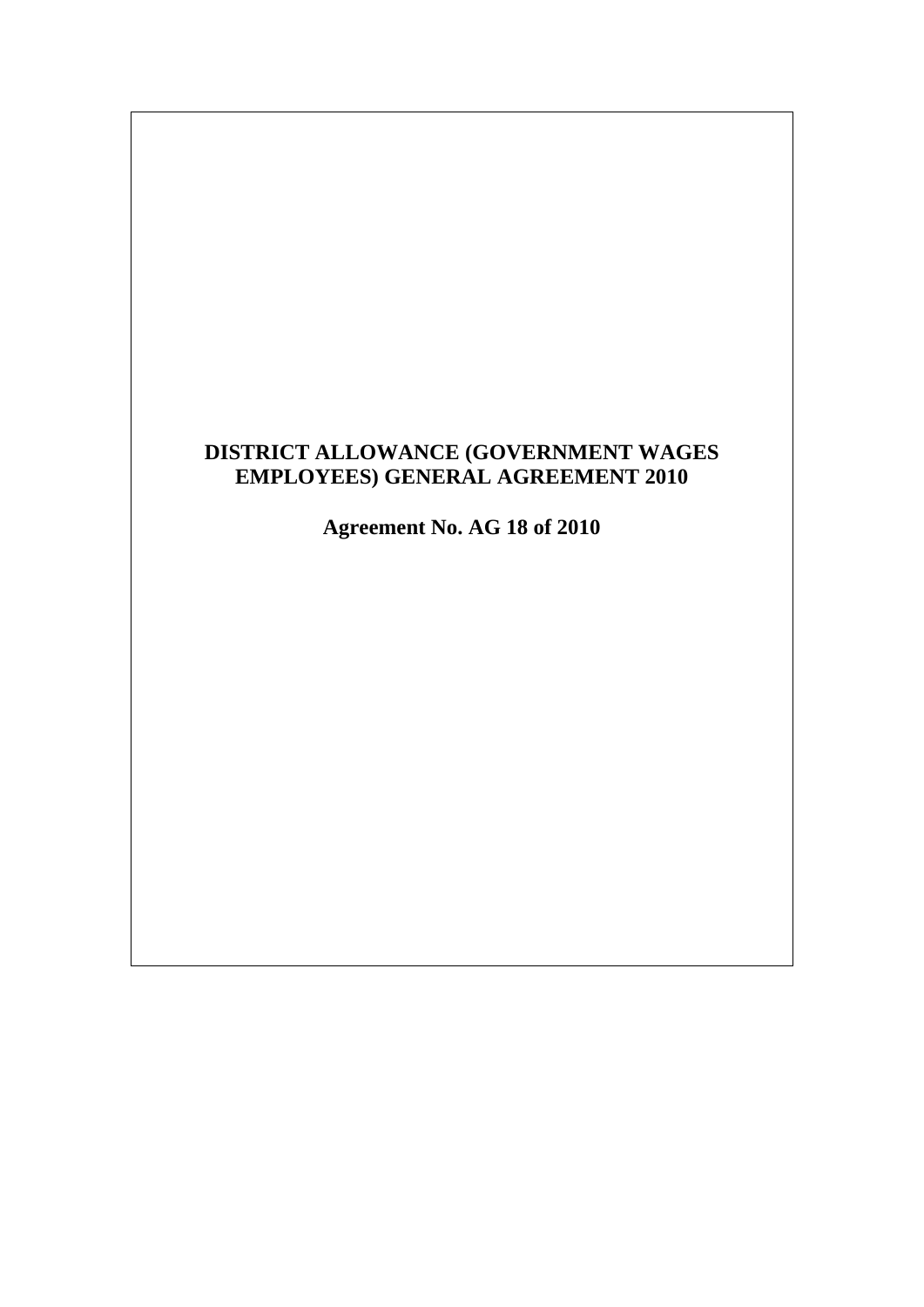# **1. TITLE**

This General Agreement shall be known as the District Allowance (Government Wages Employees) General Agreement 2010 and replaces the District Allowance (Government Wages Employees) General Agreement 2005.

# **2. ARRANGEMENT**

- 1. Title
- 2. Arrangement
- 3. Definitions
- 4. Purpose of General Agreement
- 5. Application and Parties Bound
- 6. Term of General Agreement
- 7. No Further Claims
- 8. Payment of District Allowance
- 9. Application of District Allowance
- 10. District Allowance: 1 July 2008 30 June 2010
- 11. District Allowance: 1 July 2010 30 June 2011
- 12. District Allowance from 1 July 2011
- 13. Future Setting and Adjustment of District Allowance Rates
- 14. Phasing out of North-West Child Allowance
- 15. Consultation
- 16. Dispute Settlement Procedure
- 17. Signature of Parties
- 18. Schedules:

| Schedule A: | Respondency List - Agencies                           |
|-------------|-------------------------------------------------------|
| Schedule B: | Respondency List - Unions                             |
| Schedule C: | District Allowance Rates as at 1 July 2008            |
| Schedule D: | District Allowance Rates as at 1 July 2009            |
| Schedule E: | District Allowance Rates as at 1 July 2010            |
| Schedule F: | District Allowance Map 1 July 2008 - 30 June 2010     |
| Schedule G: | District Allowance Map 1 July 2010 - 30 June 2011     |
| Schedule H: | District Allowance Map as at 1 July 2011              |
| Schedule I: | <b>Comparison for Commodity Groups and Sub-Groups</b> |
|             |                                                       |

## **3. DEFINITIONS**

- 3.1. For the purpose of this General Agreement, the following definitions shall have the following meanings:
	- (a) "Agency" means a respondent listed in Schedule A.
	- (b) "De facto partner" means a relationship (other than a legal marriage) between two persons, of either different sexes or the same sex, who live together in a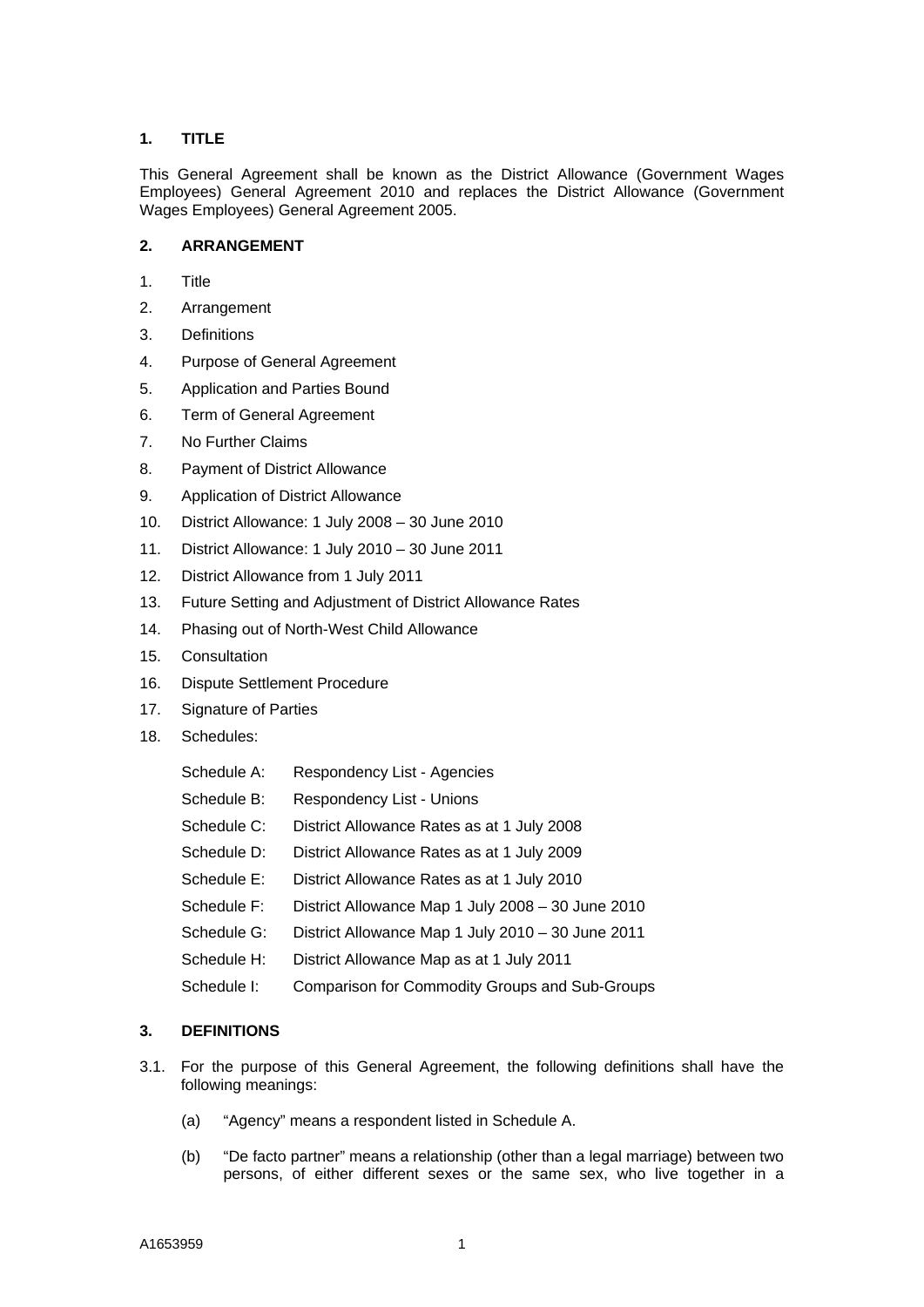"marriage-like" relationship, as provided for by the *Interpretation Act 1984* as amended from time to time.

- (c) "Disability support pension" means the disability support pension as defined by *The Social Security Act 1991,* or as replaced by the Commonwealth.
- (d) "District Allowance" means an allowance paid to employees in eligible regions as compensation for the general disadvantages associated with living in regional Western Australia, including climate, isolation and cost of living.
- (e) "Employees" means persons employed by the respondents listed in Schedule A who are members of or who are eligible to be members of the unions respondent to this General Agreement.
- (f) "Employer" means the agencies listed in Schedule A and include:
	- (i) The Minister for Health in his incorporated capacity under s.7 of the *Hospitals and Health Services Act 1927 (WA)* as:
		- the Hospitals formerly comprised in the Metropolitan Health Services Board,
		- the Peel Health Services Board,
		- the WA Country Health Service; and
	- (ii) the Director General of Health is the delegate of the Minister for Health in his incorporated capacity under s.7 of the *Hospitals and Health Services Act 1927 (WA).* In this capacity the Director General of Health acts as the "employer" for the purposes of this General Agreement.
- (g) "Full time hours" means the ordinary hours as defined by the relevant industrial award or agreement to which the employee is covered.
- (h) "General Agreement" means the District Allowance (Government Wages Employees) General Agreement 2010.
- (i) "Headquarters" means the place in which the principal work of an employee is carried out, as defined by the employer.
- (j) "Partner" means an employee's spouse including de facto partner.
- (k) "Spouse" means a person who is lawfully married to that person.
- (l) "WAIRC" means the Western Australian Industrial Relations Commission.
- (m) "Union" means unions party to this General Agreement listed in Schedule B.
- 3.2 For the purposes of determining eligibility for double the District Allowance rate as per clause 9.1.2, the following definitions shall have the following meanings:
	- (a) "Dependant" in relation to an employee, means:
		- (i) a partner; or
		- (ii) where there is no partner, a child or any other relative resident within the State who relies on the employee for their main financial support;

who does not receive a district or location allowance of any kind.

(b) "Partial Dependant" in relation to an employee, means: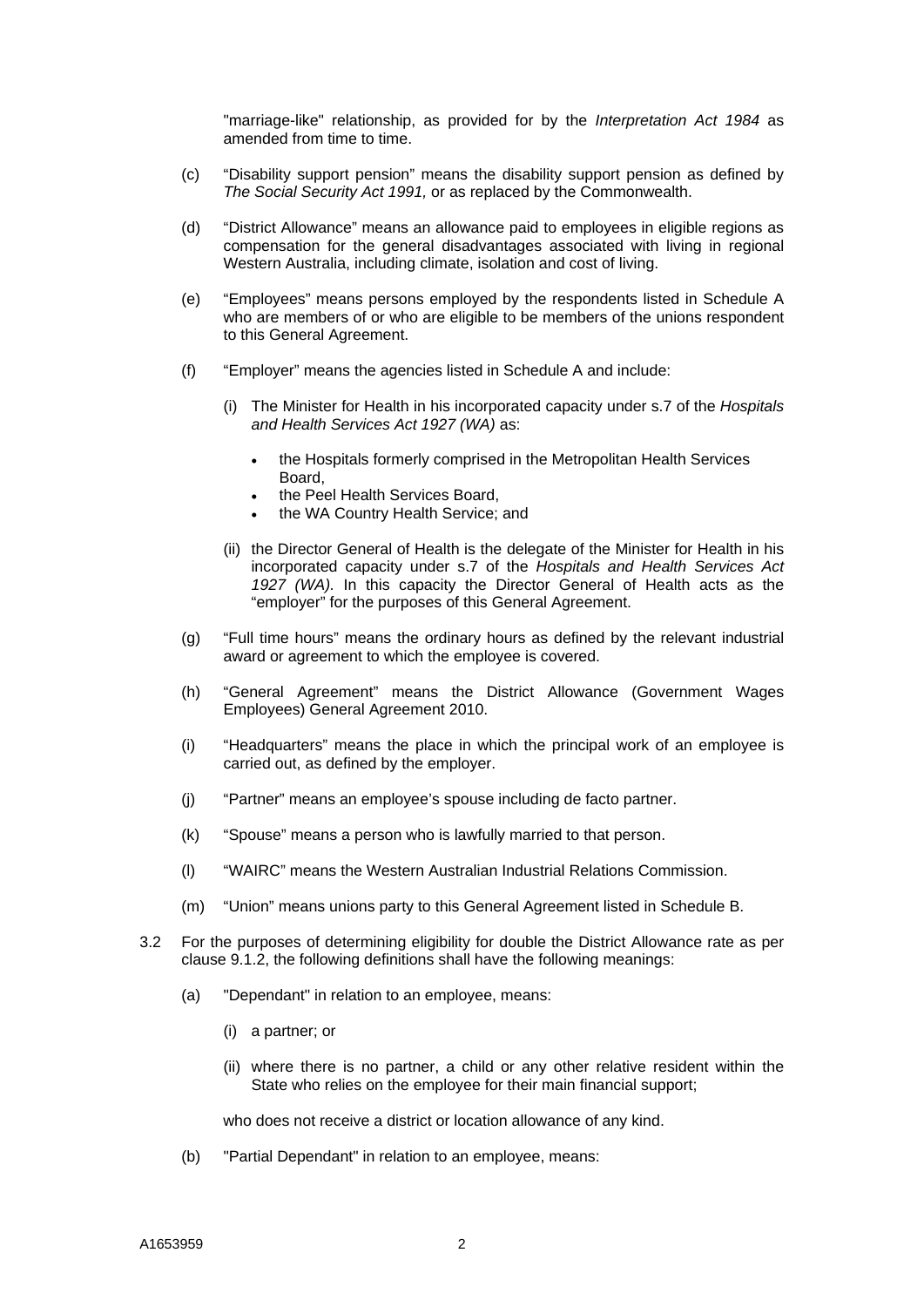- (i) a partner; or
- (ii) where there is no partner, a child or any other relative resident within the State who relies on the employee for their main financial support;

who receives a district or location allowance of any kind less than that applicable to an employee without dependants under any award, agreement or other instrument regulating the employment of the partial dependant.

3.3 For the purposes of the definitions at clause 3.2(a) and (b), a child or other relative will be considered to rely on the employee for their main financial support where that child or other relative is in receipt of income of less than half the annualised WA minimum adult wage as at 30 June of the immediate past financial year, excluding income from a disability support pension.

#### **4. PURPOSE OF GENERAL AGREEMENT**

- 4.1 The parties agree that the purpose of this General Agreement is to:
	- (a) provide District Allowance increases in accordance with this General Agreement, for employees bound by this General Agreement; and
	- (b) establish a methodology for calculating District Allowance.

#### **5. APPLICATION AND PARTIES BOUND**

- 5.1 The parties bound by this General Agreement are the agencies listed in Schedule A and the unions party to this General Agreement listed in Schedule B.
- 5.2 This General Agreement shall apply to all employees in Western Australia who are members of or eligible to be members of the unions party to this General Agreement. At the date of registration, the approximate number of employees bound by the General Agreement is 3,933.
- 5.3 This General Agreement is in substitution for any District Allowance provision contained in any award or agreement to which the named respondents in Schedule A and B of this General Agreement are bound.

#### **6. TERM OF GENERAL AGREEMENT**

- 6.1 The General Agreement shall operate from the date of registration in accordance with Section 41 of the *Industrial Relations Act 1979* and will expire three years from the date of registration.
- 6.2. The parties to the General Agreement agree to re-open negotiations for a replacement General Agreement at least six months prior to the expiry of the General Agreement.

## **7. NO FURTHER CLAIMS**

 The parties to the General Agreement agree that for the term of the General Agreement there will be no further claims on matters contained in the General Agreement, except where otherwise provided.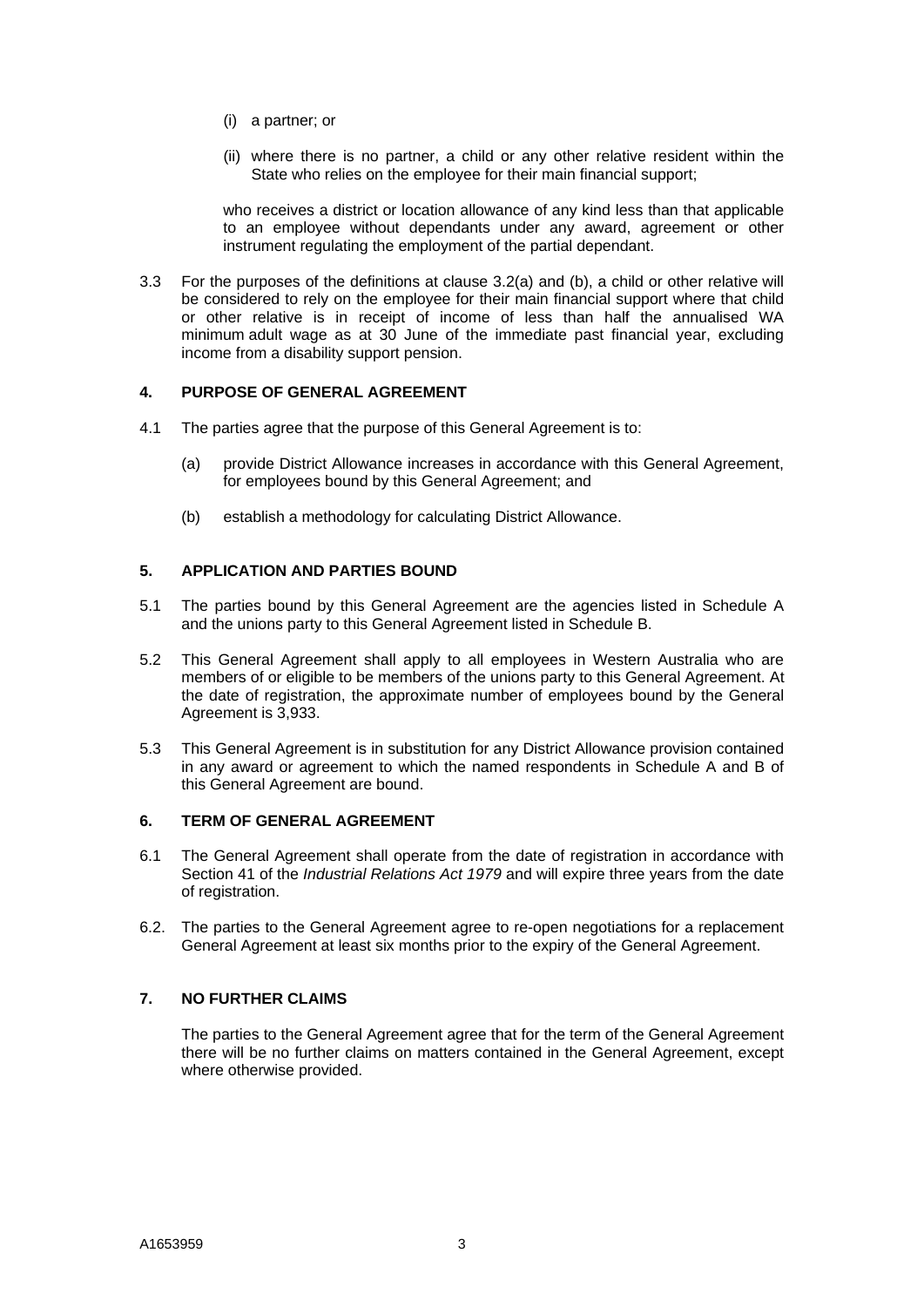#### **8 PAYMENT OF DISTRICT ALLOWANCE**

#### **8.1 Payment of District Allowance Arrears**

- 8.1.1 An eligible employee who is employed by the employer on the date of registration of this General Agreement will, on registration of this General Agreement, receive increases in accordance with the following subclauses:
	- (a) The first increase to District Allowance rates as per Schedule C of this agreement is equivalent to the additional District Allowance that would have been paid had the rates in Schedule C been paid from the first pay period on or after 1 July 2008.
	- (b) The second increase to District Allowance rates as per Schedule D of this agreement is equivalent to the additional District Allowance that would have been paid had the rates in Schedule D been paid from the first pay period on or after 1 July 2009.
	- (c) The third increase to District Allowance rates as per Schedule E of this agreement is equivalent to the additional District Allowance that would have been paid had the rates in Schedule E been paid from the first pay period on or after 1 July 2010.
- 8.1.2 An employee who resigns or retires or whose employment is otherwise terminated prior to the registration of this General Agreement is not entitled to the retrospective payment provided in clause 8.1.1.
- 8.1.3 For employees who worked in a region eligible for District Allowance for part or all of the period from 1 July 2008 to the date of registration of this General Agreement, but no longer work in a region eligible for District Allowance, the employee will be paid for the period in which they received a District Allowance.
- 8.1.4 Subject to subclause 8.1.2, the employer will pay the retrospective payment provided in subclause 8.1.1 to an eligible employee who, prior to the registration of this agreement:
	- (a) was employed in the Western Australian public sector under a different industrial agreement to which the union is a respondent; or was employed by another employer named in this General Agreement; and
	- (b) commenced employment with their current employer within one calendar week of ceasing employment with the previous Western Australian public sector employer.

#### **8.2 Future District Allowance Increases**

- 8.2.1 This General Agreement provides:
	- (a) Adjustments to District Allowance rates effective from 1 July 2011 shall be in accordance with the methodology contained in clause 13.1.
	- (b) Adjustments to District Allowance rates effective from 1 July 2012 shall be in accordance with the methodology contained in clause 13.2.
	- (c) Adjustments to District Allowance rates effective from 1 July 2013 shall be in accordance with the methodology contained in clause 13.1.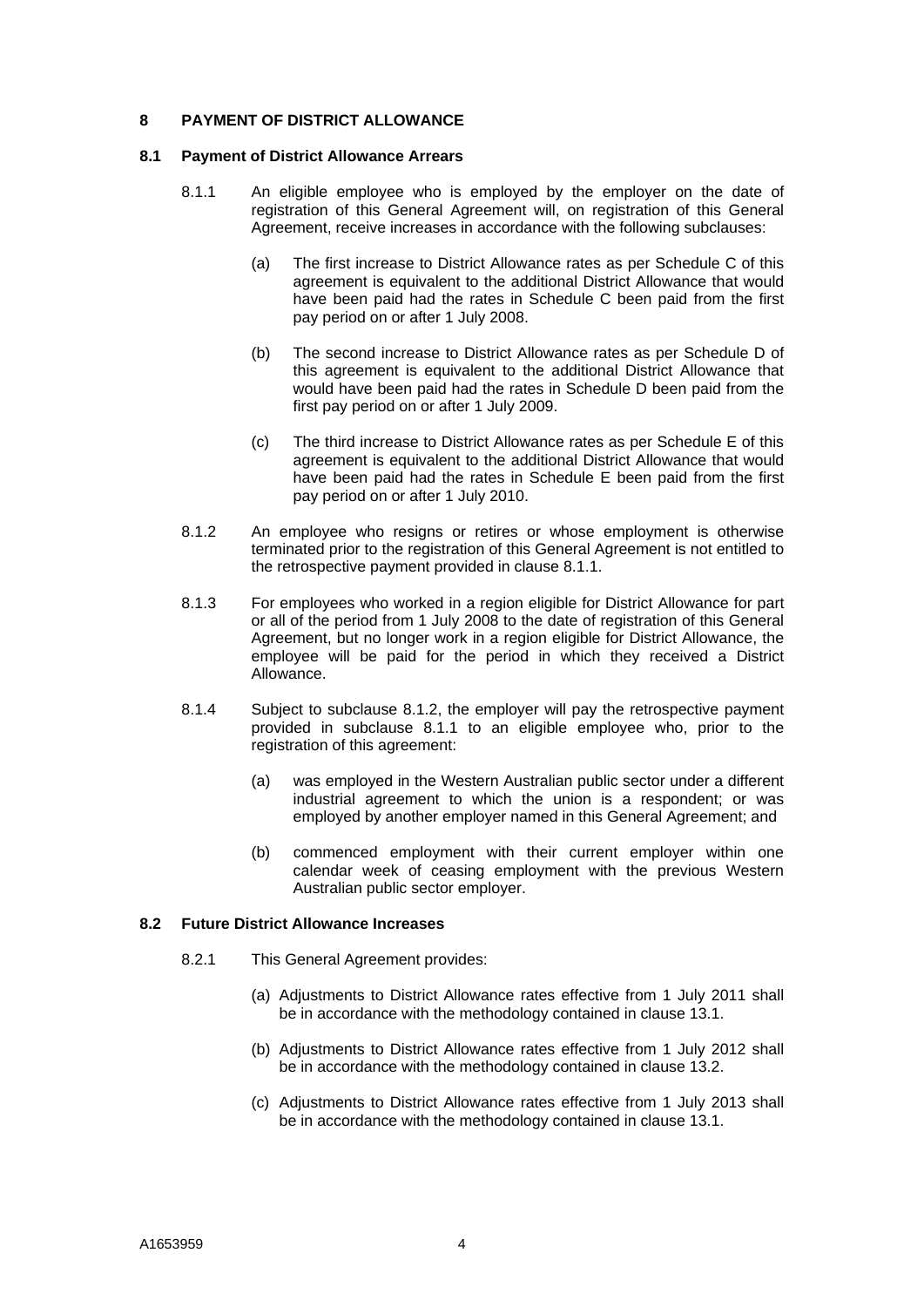#### **9. APPLICATION OF DISTRICT ALLOWANCE**

- 9.1.1 An employee shall be paid a District Allowance for the region in which the employee's headquarters is located. Provided that where the employee's headquarters is situated in an exceptions to standard rate town or place, the employee shall be paid a District Allowance at the rate appropriate to that town or place.
- 9.1.2 An employee who has a dependant shall be paid double the district allowance prescribed by subclause 9.1.1 for the district, town, or place in which the employee's headquarters is located.
- 9.1.3 Where an employee has a partial dependant the total District Allowance payable to the employee shall be the District Allowance prescribed by subclause 9.1.1 plus an allowance equivalent to the difference between the rate of district or location allowance the partial dependant receives and the rate of district or location allowance the partial dependant would receive if he or she was employed in a full time capacity under the Agreement or other provision regulating the employment of the partial dependant.
- 9.1.4 When an employee is on approved annual leave, the employee shall for the period of such leave, be paid the District Allowance to which he or she would ordinarily be entitled.
- 9.1.5 When an employee is on long service leave or other approved leave with pay (other than annual leave), the employee shall only be paid District Allowance for the period of such leave if the employee, dependant/s or partial dependant/s remain in the district in which the employee's headquarters are situated.
- 9.1.6 When an employee leaves his or her district on duty, payment of any District Allowance to which the employee would ordinarily be entitled shall cease after the expiration of two weeks unless the employee's dependant/s or partial dependant/s remain in the district or as otherwise approved by the Employer.
- 9.1.7 Except as provided in subclause 9.1.6 of this subclause, a District Allowance shall be paid to any employee ordinarily entitled there to in addition to reimbursement of any travelling, transfer or relieving expenses or camping allowance.
- 9.1.8 Where an employee whose headquarters is located in a district in respect of which no allowance is prescribed and is required to travel or temporarily reside for any period in excess of one month in any district or districts in respect of which such allowance is so payable, then notwithstanding the employee's entitlement to any such allowance including camping allowance, relieving allowance, sea going allowance and travelling allowance provided for in any award or agreement to which the named respondents in Schedule A and B of this General Agreement are bound, the employee shall be paid for the whole of such a period a District Allowance at the appropriate rate prescribed by subclauses 9.1.1, 9.1.2 and 9.1.3, for the district in which the employee spends the greater period of time.
- 9.1.9 Where an employee is provided with free board and lodging, including hotel and motel accommodation, by the employer or a public authority the District Allowance shall be reduced to two-thirds of the allowance the officer would ordinarily be entitled to under this clause.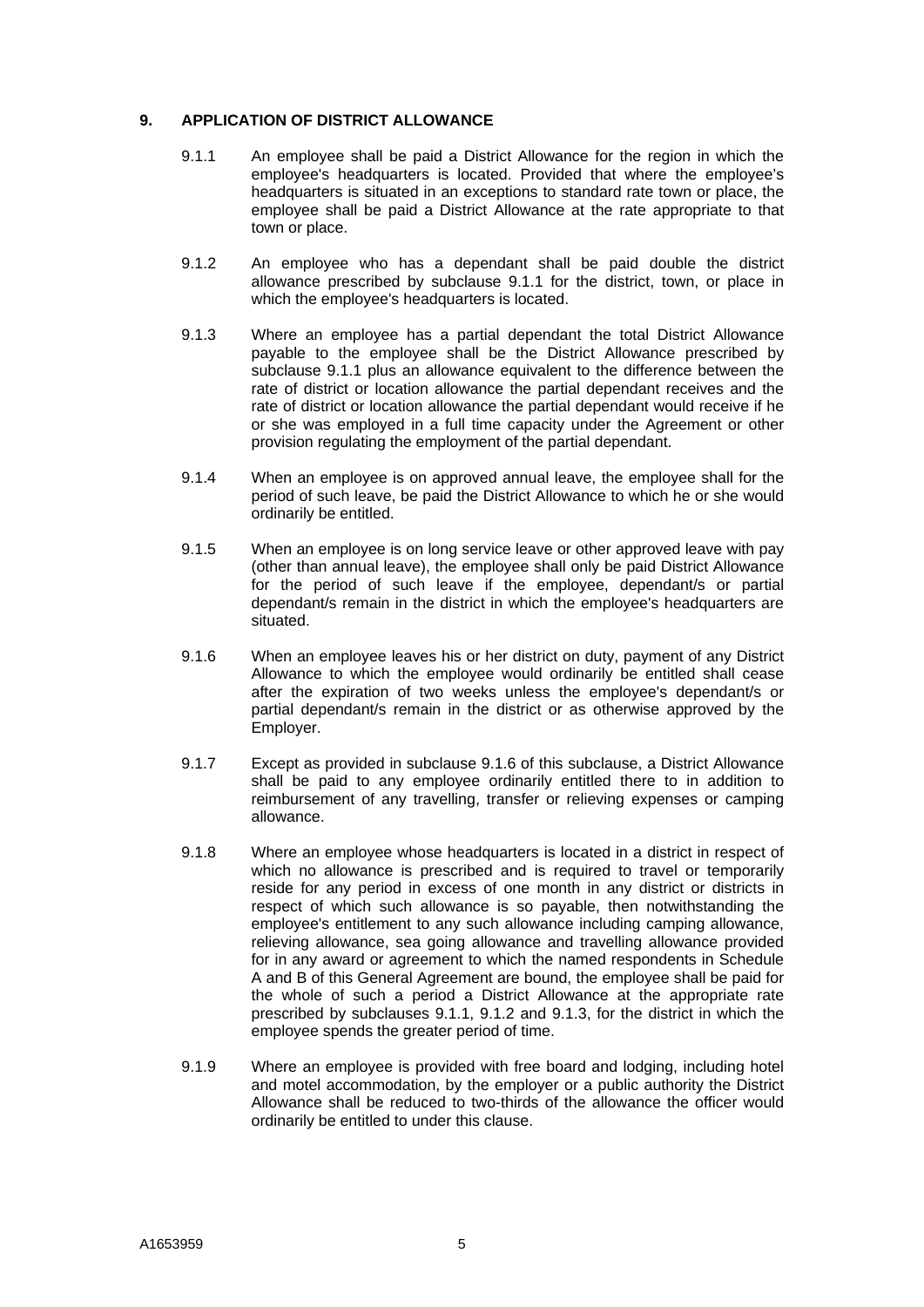#### **9.2 Part time Employees**

An employee who is employed on a part time basis shall be paid a proportion of the applicable District Allowance payable in accordance with the following formula:

| <b>Hours Worked Per</b>                 |  | Applicable                |  |
|-----------------------------------------|--|---------------------------|--|
| Fortnight                               |  | <b>District Allowance</b> |  |
| <b>Full-time Hours Per</b><br>Fortnight |  |                           |  |

#### **9.3 Casual Employees**

District Allowance is payable to casual employees on an hourly rate basis in accordance with the following formula:

| Applicable Annual District Allowance<br>Rate | 12  |                                         |
|----------------------------------------------|-----|-----------------------------------------|
|                                              | 313 | <b>Full-time Hours</b><br>Per Fortnight |

#### **10 DISTRICT ALLOWANCE: 1 JULY 2008 – 30 JUNE 2010**

#### **10.1 Eligibility**

10.1.1 1 July 2008 – 30 June 2009

 An employee shall be paid a District Allowance at the standard rate prescribed in column II of Schedule C – District Allowance Rates as at 1 July 2008, for the region in which the employee's headquarters are located. Provided that where the employee's headquarters is situated in a town or placed specified in column III of Schedule C – District Allowance Rates as at 1 July 2008, the employee shall be paid a District Allowance at the rate appropriate to that town or place as prescribed in column IV of said schedule.

10.1.2 1 July 2009 – 30 June 2010

An employee shall be paid a District Allowance at the standard rate prescribed in column II of Schedule D – District Allowance Rates as at 1 July 2009, for the region in which the employee's headquarters are located. Provided that where the employee's headquarters is situated in a town or placed specified in column III of Schedule D – District Allowance Rates as at 1 July 2009, the employee shall be paid a District Allowance at the rate appropriate to that town or place as prescribed in column IV of said schedule.

#### **10.2 Boundaries**

 For the purpose of determining eligibility for District Allowance as per clause 10.1, the following boundaries shall apply as defined in this clause and shown in Schedule  $F -$ District Allowance Map 1 July 2008 – 30 June 2010:

(a) The area within a line commencing on the coast; thence east along lat 28 to a point north of Tallering Peak, thence due south to Tallering Peak; thence southeast to Mt Gibson and Burracoppin; thence to a point southeast at the junction of lat 32 and long 119; thence south along long 119 to coast.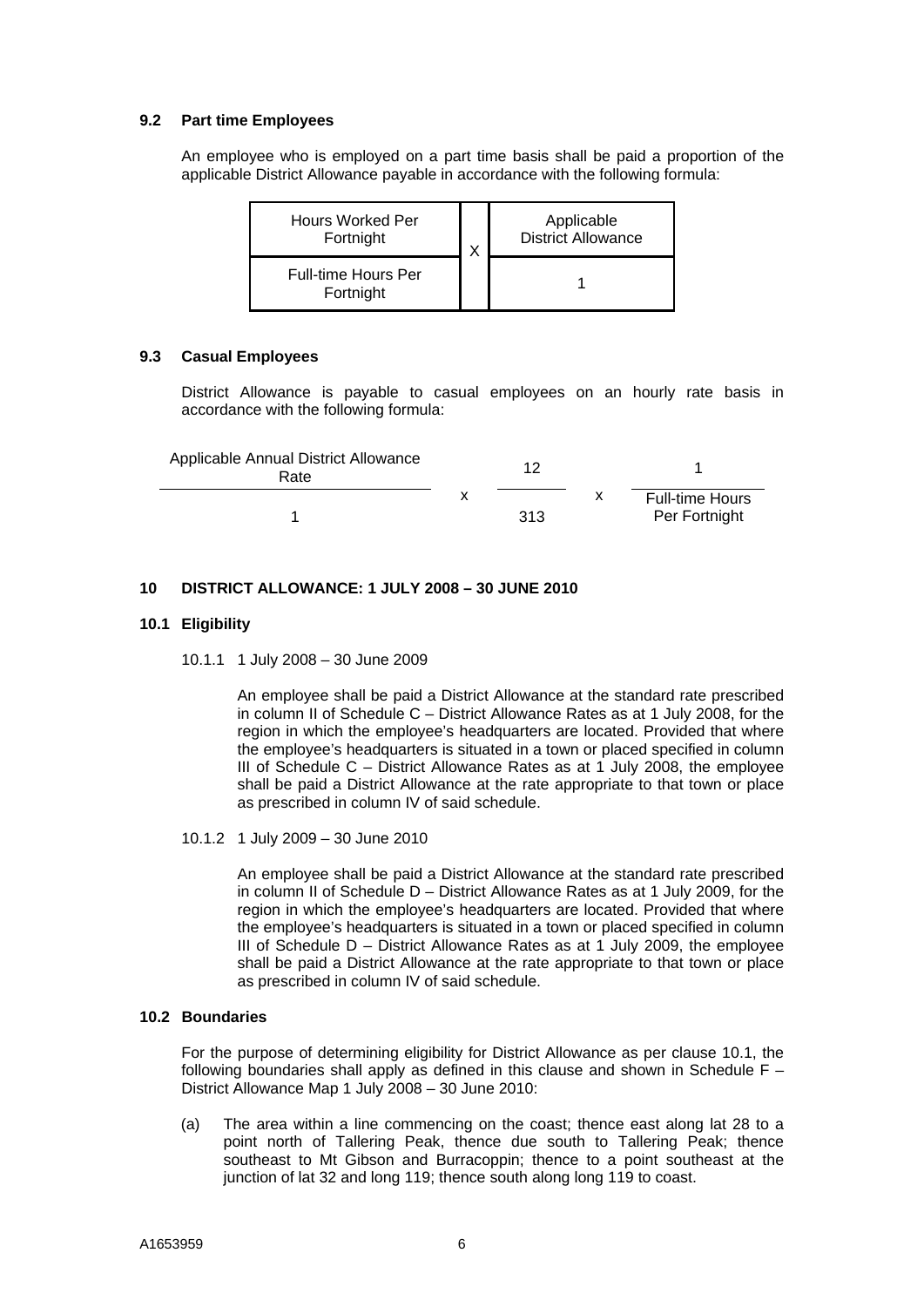- (b) That area within a line commencing on the south coast at long 119 then east along the coast to long 123; then north along long 123 to a point on lat 30; thence west along lat 30 to the boundary of No 1 District.
- (c) The area within a line commencing on the coast at lat 26; thence along lat 26 to long 123; thence sough along long 123 to the boundary of No 2 District.
- (d) The area within a line commencing on the coast at lat 24; thence east to the South Australian border; thence south to the coast; thence along the coast to long 123 thence north to the intersection of lat 26; thence west along lat 26 to the coast.
- (e) That area of the State situated between the lat 24 and a line running east from Carnot Bay to the Northern Territory Border.
- (e) That area of the State north of a line running east from Carnot Bay to the Northern Territory Border.

#### **11 DISTRICT ALLOWANCE: 1 JULY 2010 – 30 JUNE 2011**

#### **11.1 Eligibility**

- 11.1.1 An employee shall be paid a District Allowance at the standard rate prescribed in column III of Schedule E – District Allowance Rates as at 1 July 2010, for the region in which the employee's headquarters are located. Provided that where the employee's headquarters is situated in a town or placed specified in column IV of Schedule  $E -$  District Allowance Rates as at 1 July 2010, the employee shall be paid a District Allowance at the rate appropriate to that town or place as prescribed in column V of said schedule.
- 11.1.2 Payment is subject to the following eligibility:
	- (a) Employees are eligible to claim District Allowance if their headquarters are located in the following Regional Development Commission Districts:
		- Kimberley Pilbara Goldfields - Esperance Gascoyne
	- (b) All employees in the Mid West region are eligible to claim District Allowance if their headquarters are located outside of the Exclusion Zone (District 1) as defined in clause 11.3 and shown in the map contained in Schedule G - District Allowance Map 1 July 2010 – 30 June 2011.
	- (c) Employees in the Wheatbelt region and Great Southern region are eligible to claim District Allowance if their headquarters are located outside of the Exclusion Zone (District 1) as defined in clause 11.3 and shown in the map contained in Schedule G – District Allowance Map 1 July 2010 – 30 June 2011.

## **11.2 Boundaries**

For the purpose of this General Agreement the boundaries of the various regions shall be the regions as set out in Schedule 1 of the *Regional Development Commissions Act 1993* described hereunder and as delineated on the maps in Schedule G and H of this General Agreement.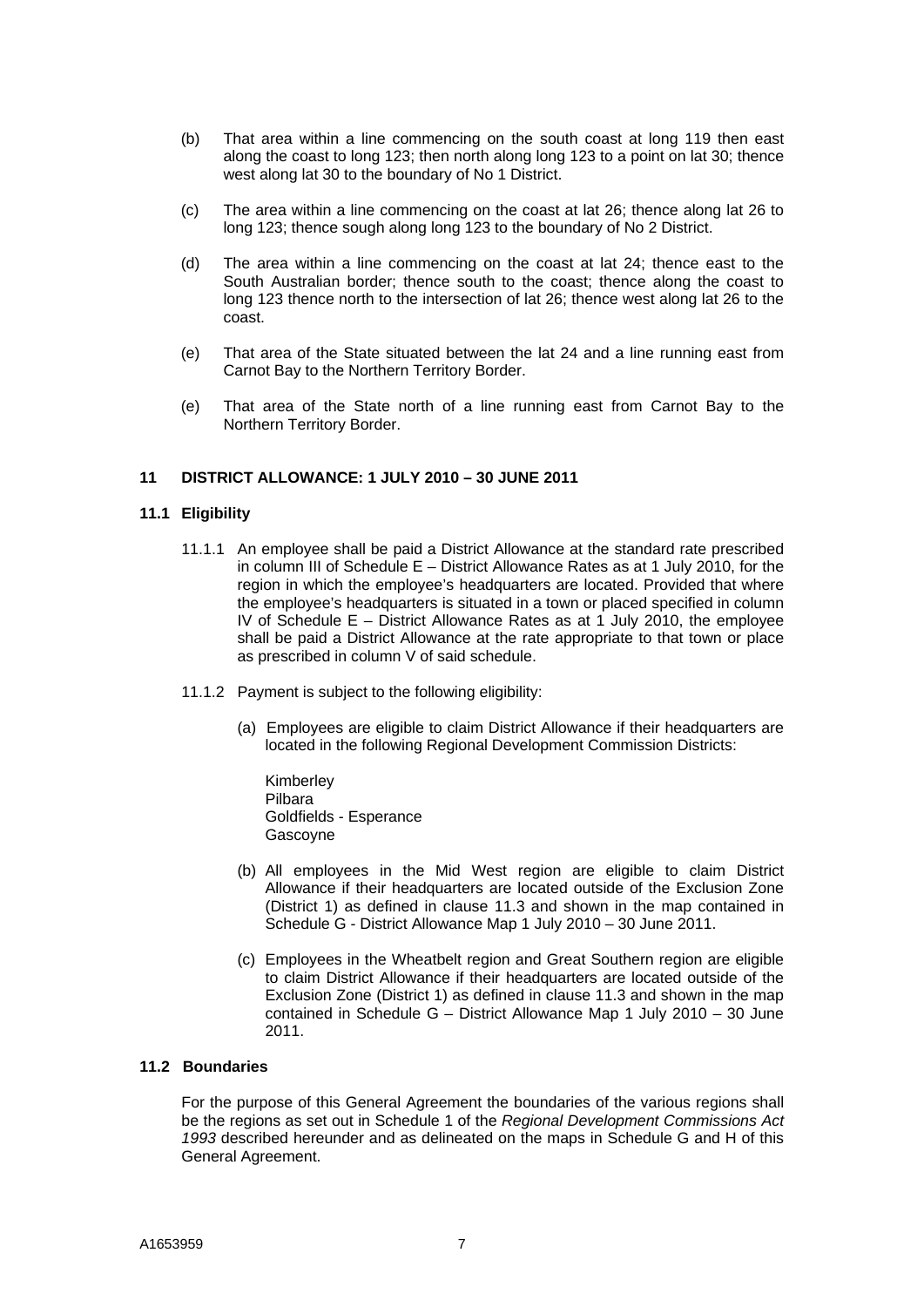Regions:

a) Gascoyne region

 The local government districts of Carnarvon, Exmouth, Shark Bay and Upper Gascoyne.

b) Goldfields-Esperance region

The local government districts of Coolgardie, Dundas, Esperance, Kalgoorlie-Boulder, Laverton, Leonora, Menzies, Ngaanyatjarraku and Ravensthorpe.

c) Great Southern region

The local government districts of Albany (Town), Albany (Shire), Broomehill, Cranbrook, Denmark, Gnowangerup, Jerramungup, Katanning, Kent, Kojonup, Plantagenet, Tambellup and Woodanilling.

d) Kimberley region

The local government districts of Broome, Derby-West Kimberley, Halls Creek and Wyndham-East Kimberley.

e) Mid West region

The local government districts of Carnamah, Chapman Valley, Coorow, Cue, Geraldton, Greenough, Irwin, Meekatharra, Mingenew, Morawa, Mt. Magnet, Mullewa, Murchison, Northampton, Perenjori, Sandstone, Three Springs, Wiluna and Yalgoo.

f) Peel region

The local government districts of Boddington, Mandurah, Murray, Serpentine-Jarrahdale and Waroona.

g) Pilbara region

The local government districts of Ashburton, East Pilbara, Port Hedland and Roebourne.

h) South West region

The local government districts of Augusta-Margaret River, Boyup Brook, Bridgetown-Greenbushes, Bunbury, Busselton, Capel, Collie, Dardanup, Donnybrook-Balingup, Harvey, Manjimup and Nannup.

i) Wheatbelt region

The local government districts of Beverley, Brookton, Bruce Rock, Chittering, Corrigin, Cuballing, Cunderdin, Dandaragan, Dalwallinu, Dowerin, Dumbleyung, Gingin, Goomalling, Kellerberrin, Kondinin, Koorda, Kulin, Lake Grace, Merredin, Moora, Mt. Marshall, Mukinbudin, Narembeen, Narrogin (Town), Narrogin (Shire), Northam (Town), Northam (Shire), Nungarin, Pingelly, Quairading, Tammin, Toodyay, Trayning, Victoria Plains, Wagin, Wandering, West Arthur, Westonia, Wickepin, Williams, Wongan-Ballidu, Wyalkatchem, Yilgarn and York.

#### **11.3 Exclusion Zone – District 1**

For the purpose of Schedule  $E -$  District Allowance Rates as at 1 July 2010, the boundary of the Exclusion Zone (District 1) shall be as described hereunder and as delineated on the map in Schedule G – District Allowance Map 1 July 2010 – 30 June 2011.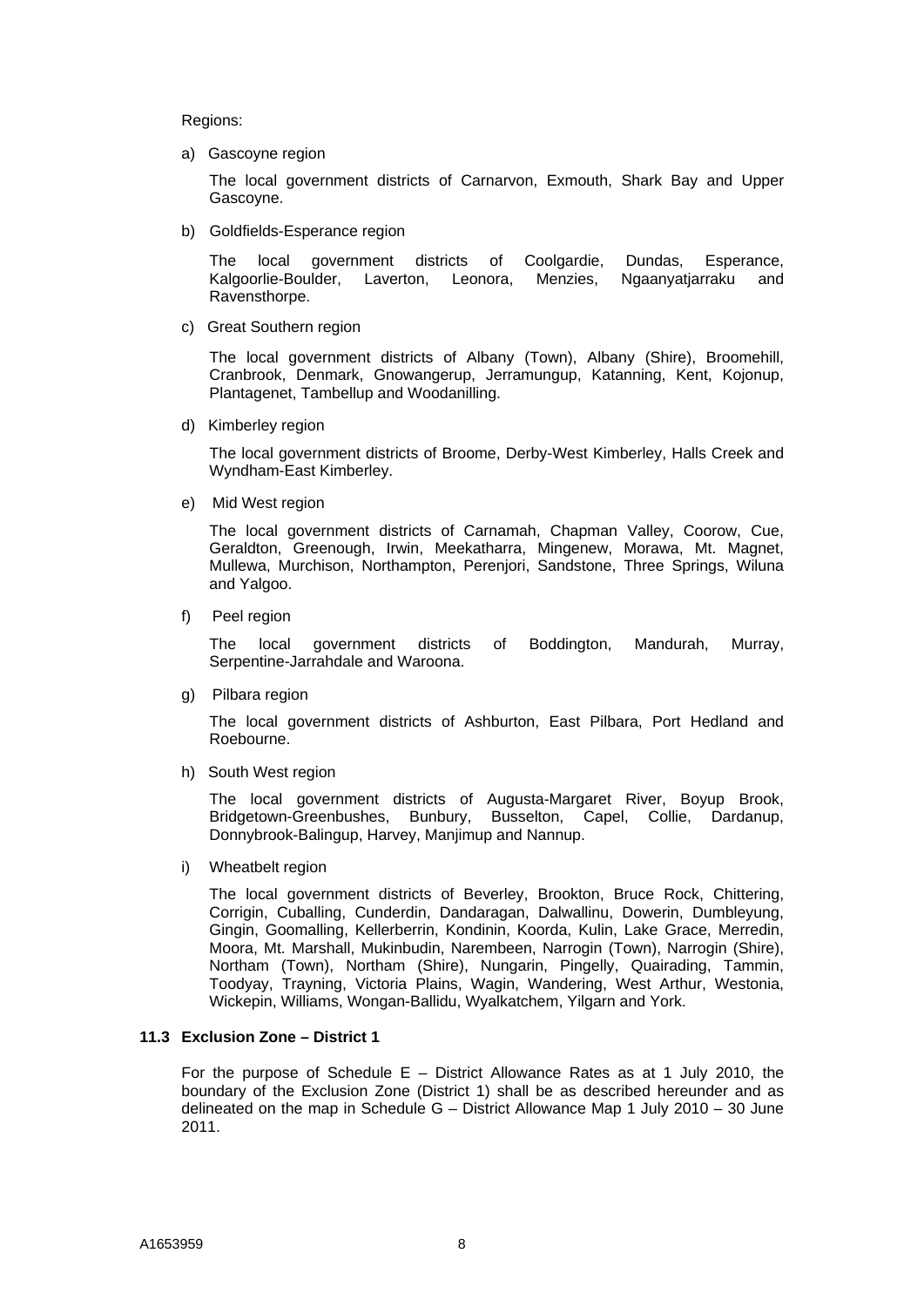Exclusion zone (District 1):

(ii) The area within a line commencing on the coast; thence east along lat 28 to a point north of Tallering Peak, thence due south to Tallering Peak; thence southeast to Mt Gibson and Burracoppin; thence to a point southeast at the junction of lat 32 and long 119; thence south along long 119 to coast.

#### **12 DISTRICT ALLOWANCE FROM 1 JULY 2011**

#### **12.1 Eligibility**

12.1.1 From 1 July 2011, all employees are eligible to claim District Allowance if their headquarters are located in the following Regional Development Commission Districts:

> Kimberley Pilbara Goldfields - Esperance Gascoyne Mid West

12.1.2 Employees in the Wheatbelt region and Great Southern region are eligible to claim District Allowance if their headquarters are located outside of the Exclusion Zone as defined in clause 12.2.2 and shown in Schedule H – District Allowance Map as at 1 July 2011.

#### **12.2 Boundaries Effective 1 July 2011**

12.2.1 Boundary

 For the purposes of Schedule H – District Allowance Map as at 1 July 2011, the boundaries are as defined by clause 11.2.

#### 12.2.2 Exclusion zone

The boundary of the exclusion zone shall be as described hereunder and as delineated on the map in Schedule H – District Allowance Map as at 1 July 2011 of this General Agreement:

- (i) The exclusion zone is the area within a line from the coast that follows the boundary between the Mid West and Wheatbelt Regional Development Commission districts until the boundary reaches the western side of Lake Moore; thence a line to a point south east at the junction of lat 32 and long 119; thence south along long 119 to the coast.
- 12.2.3 Towns within the exclusion zone, and therefore ineligible for District Allowance, may be considered for future District Allowance payments by agreement between the parties. The parties will agree on the process to be applied in consideration of the future eligibility of such towns.

#### **13 FUTURE SETTING AND ADJUSTMENT OF DISTRICT ALLOWANCE RATES**

- **13.1** From 1 July 2011, District Allowance rates shall be calculated using three components:
	- (i) cost of living;
	- (ii) climate; and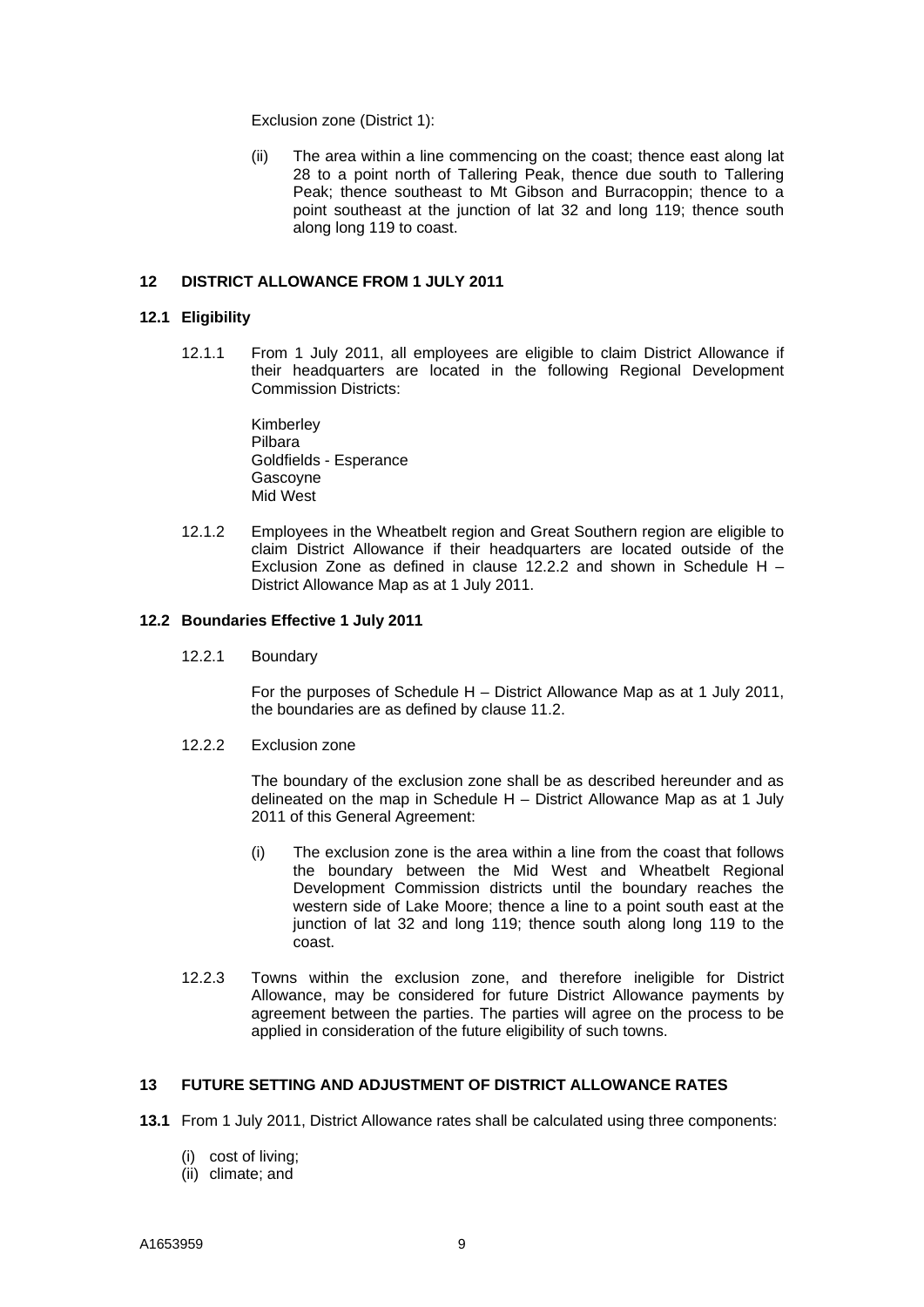(iii) isolation.

#### **13.1.1 Cost of Living**

A price index to measure cost of living is the Regional Price Index (RPI) and such indexes will be developed in early 2011 and 2013. The components that will be surveyed are as stated in Schedule I of this General Agreement. The parties shall consult on the towns to be included as part of the survey.

The calculations for the cost of living effective from 1 July 2011 and 2013 shall be based on the RPIs developed in these years. The cost of living will be calculated by multiplying the RPIs with the relevant annual salary of a Public Service General Agreement 2008, or as replaced, classification level 1.1 effective on 1 July in each year.

The cost of living component used in the aggregate District Allowance rate will rise and fall according to the actual calculation, and will not be maintained at the previous amount if there is a reduction.

#### **13.1.2 Isolation**

The isolation component for the District Allowance rates effective 1 July 2010 is calculated by multiplying \$806 by a quotient derived from the division of the Accessibility/Remoteness Index of Australia (ARIA+) index value for a specific location or area by the maximum ARIA + index value (15).

Future annual calculations of the isolation component will be made on 1 July each year using the monetary value of the previous year adjusted by the annual increase in the Perth Consumer Price Index March to March as issued by the Australian Bureau of Statistics.

#### **13.1.3 Climate**

The climate component for the District Allowance rates effective 1 July 2010 is calculated by multiplying \$806 by a quotient derived from the division of the Bureau of Meteorology Relative Strain Index (RSI) value for a specific location or area less 10 by the maximum RSI index value less 10 (200-  $10=190$ ).

Future annual calculations of the climate component will be made on 1 July each year using the monetary value of the previous year adjusted by the annual increase in the Perth Consumer Price Index March to March as issued by the Australian Bureau of Statistics.

**13.2** In 2012, the cost of living component will be increased using the 2011 RPI and the current Public Service General Agreement 2008, or as replaced, level 1.1. salary as at 1 July 2012. The isolation and climate factors shall be increased on 1 July 2012 by the annual increase in the Perth Consumer Price Index March to March as issued by the Australian Bureau of Statistics.

## **14 PHASING OUT OF NORTH-WEST CHILD ALLOWANCE**

14.1 The parties agree that the District Allowance increases to apply from 1 July 2010 will absorb the North West Child Allowance (\$100 per child, per annum up to a maximum of \$400 per annum) paid administratively by the respondents in Schedule A and/or as provided for in any District Allowance provision contained in any Award or Agreement to which the named respondents in Schedule A and B to this General Agreement are bound.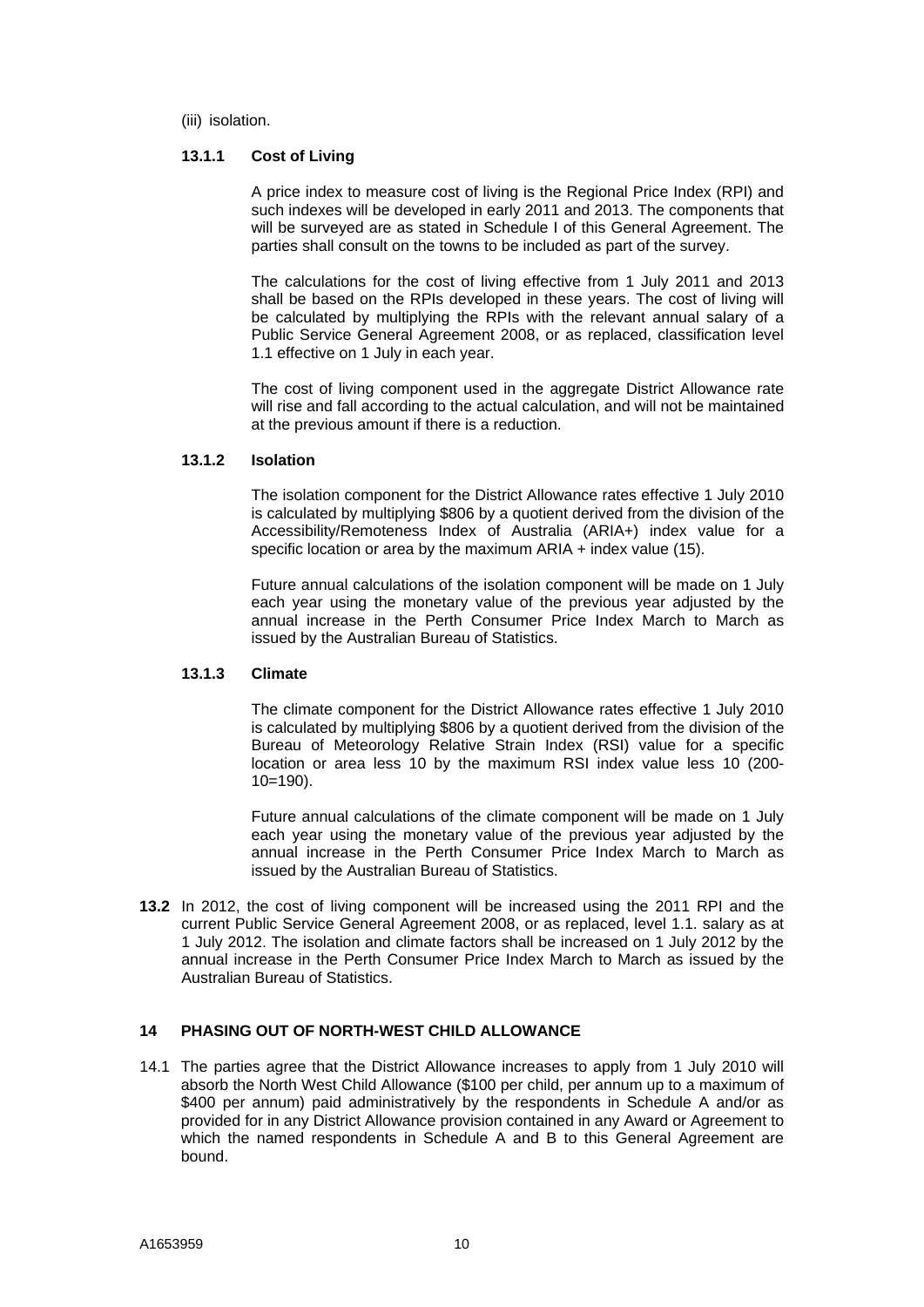14.2 As the North West Child Allowance is paid per calendar year, the North West Child Allowance will cease from 1 January 2011.

#### **15 CONSULTATION**

- 15.1 The parties agree to examine the issues that will ensure that the cost of living in the small, isolated communities is properly reflected in the Goldfields-Esperance, Kimberley and Pilbara Regions.
- 15.2 The parties agree to consult on the content and formulation of the Regional Price Index Survey.
- 15.3 The parties agree to consult on the process to be applied in consideration of the future eligibility of towns currently in the exclusion zone.
- 15.4 Unions party to this agreement may appoint a representative or representatives for the purposes of conducting consultations, discussions or negotiations on their behalf.

#### **16 DISPUTE SETTLEMENT PROCEDURE**

- 16.1 Any questions, difficulties or disputes arising in the course of the employment of employees covered by this General Agreement shall be dealt with in accordance with this clause.
- 16.2 The employee/s and the manager with whom the dispute has arisen shall discuss the matter and attempt to find a satisfactory solution, within three working days. An employee may be accompanied by a union representative.
- 16.3 If the dispute cannot be resolved at this level, the matter shall be referred to and be discussed with the relevant manager's superior and an attempt made to find a satisfactory solution, within a further three working days. An employee may be accompanied by a union representative.
- 16.4 If the dispute is still not resolved, it may be referred by the employee/s or union representative to the employer or his/her nominee.
- 16.5 Where the dispute cannot be resolved within five working days of the union representatives' referral of the dispute to the employer or his/her nominee, either party may refer the matter to the WAIRC.
- 16.6 The period for resolving a dispute may be extended by agreement between the parties.
- 16.7 At all stages of the procedure the employee may be accompanied by a union representative.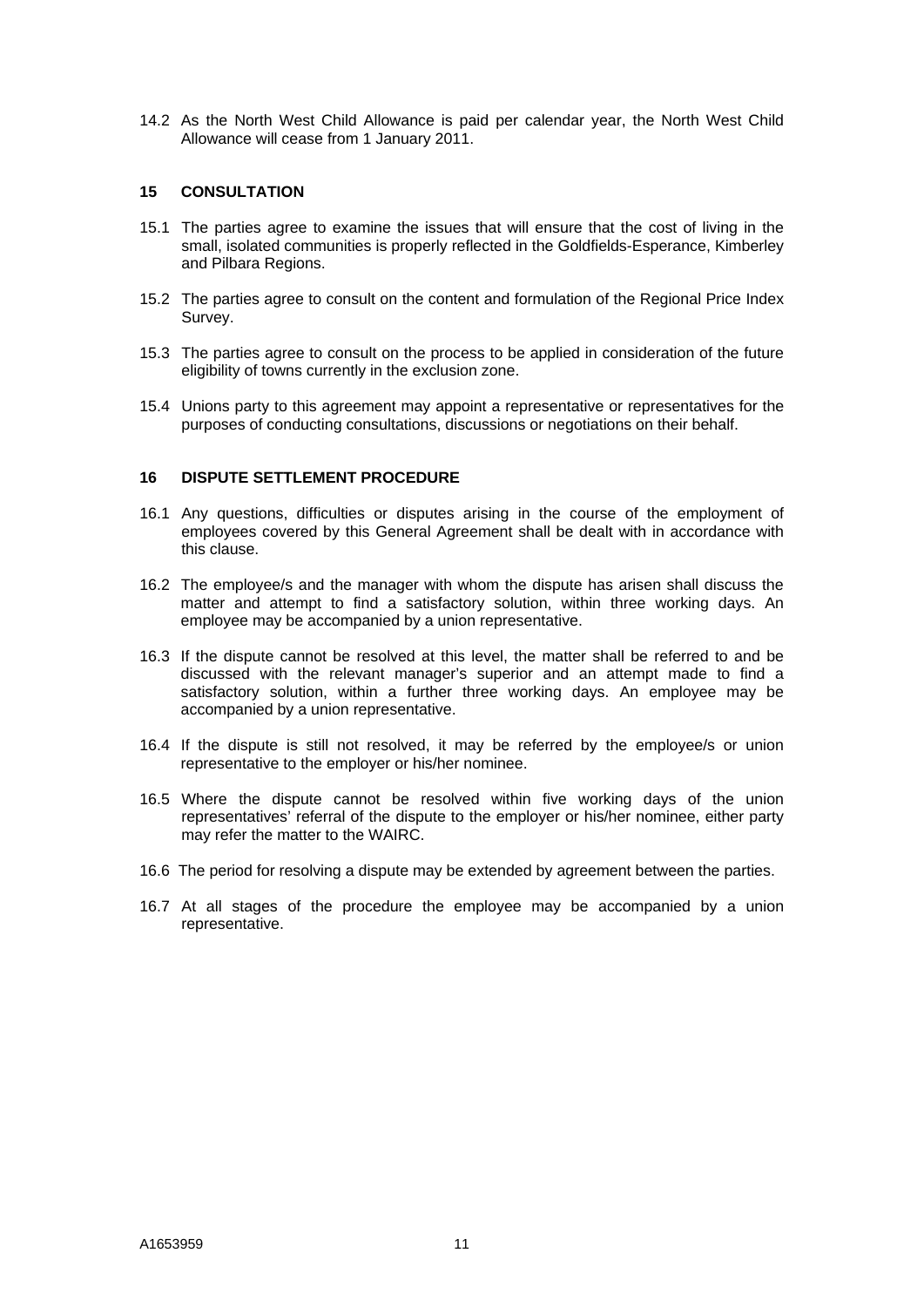## **17 SIGNATURE OF PARTIES**

| <b>Secretary</b><br><b>Building Trades Association of Unions of Western</b><br>Australia (Association of Workers).                                                                                             |       |
|----------------------------------------------------------------------------------------------------------------------------------------------------------------------------------------------------------------|-------|
| <b>Secretary</b><br>The Construction, Forestry, Mining and Energy Union of Workers.                                                                                                                            | Date: |
| <b>Secretary</b><br><b>Communications, Electrical, Electronic, Energy</b><br>Information, Postal, Plumbing and Allied Workers<br>Union of Australia, Engineering and Electrical Division.<br><b>WA Branch.</b> | Date: |
| <b>Secretary</b><br>Liquor Hospitality and Miscellaneous Union,<br>Western Australian Branch.                                                                                                                  | Date: |
| <b>Secretary</b><br>The Australian Rail, Tram and Bus Industry Union of<br>Employees, West Australian Branch.                                                                                                  | Date: |
| <b>Secretary</b><br>The Australian Workers' Union, Western Australia<br>Branch, Industrial Union of Workers.                                                                                                   | Date: |
| <b>Secretary</b><br>The Automotive, Food, Metals, Engineering,<br>Printing and Kindred Industries Union of Workers -<br>Western Australian Branch.                                                             | Date: |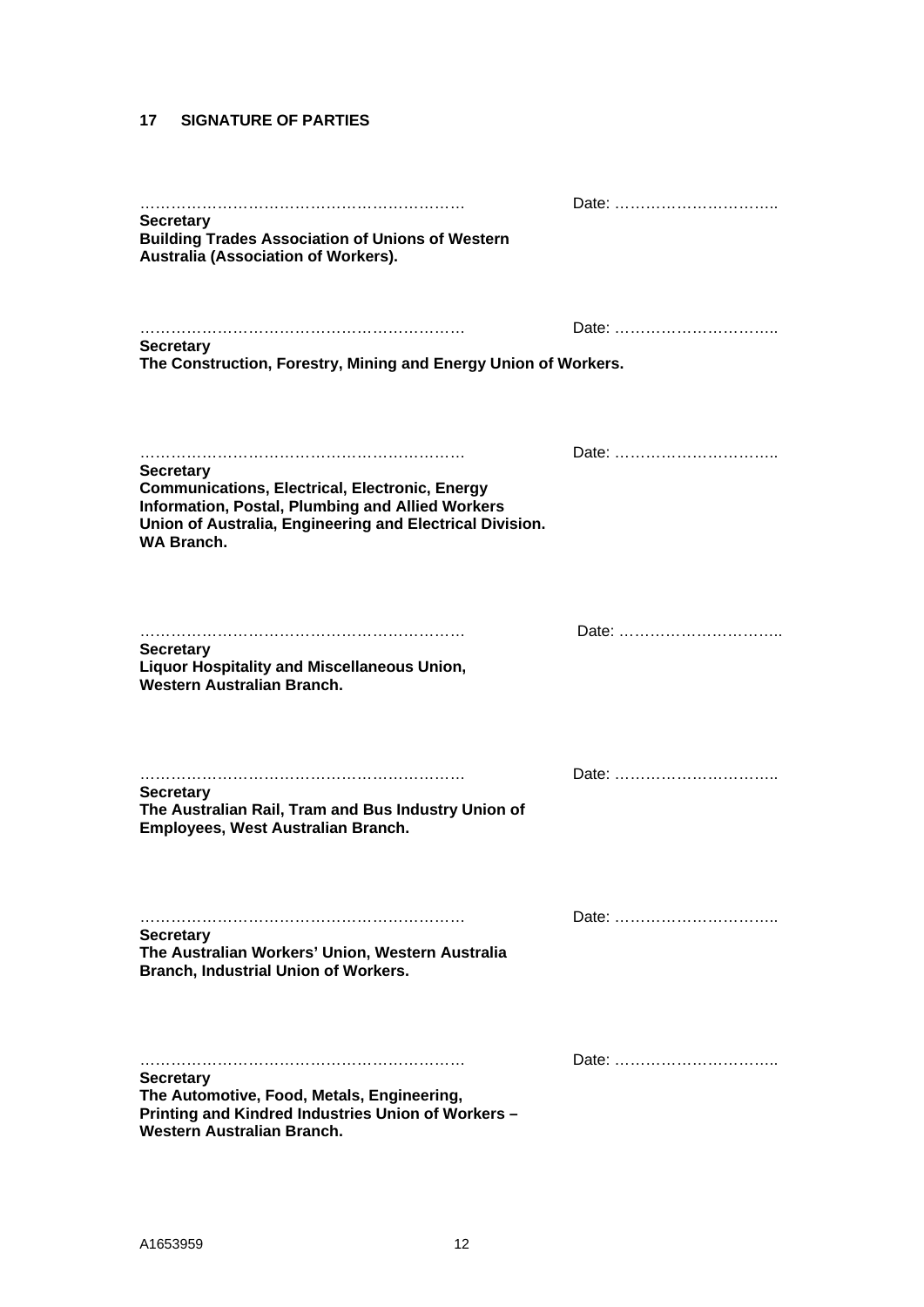| <b>Secretary</b><br>The Plumbers and Gasfitters Employees' Union<br>of Australia, Western Australia Branch,<br><b>Industrial Union of Workers.</b>      | Date: |
|---------------------------------------------------------------------------------------------------------------------------------------------------------|-------|
| <b>Secretary</b><br>The Shop, Distributive and Allied Employees'<br><b>Association of Western Australia.</b>                                            | Date: |
| <b>Secretary</b><br>Transport Workers' Union of Australia, Industrial<br>Union of Workers, Western Australian Branch.                                   | Date: |
| <b>Secretary</b><br>United Firefighters Union of Australia Western<br>Australia Branch.                                                                 | Date: |
| <b>Secretary</b><br>Western Australian Prison Officers' Union<br>of Workers.                                                                            | Date: |
| <b>Bob Horstman</b><br><b>Executive Director</b><br><b>Department of Commerce</b><br>Acting as Agent for each Employing Authority listed in Schedule A. | Date: |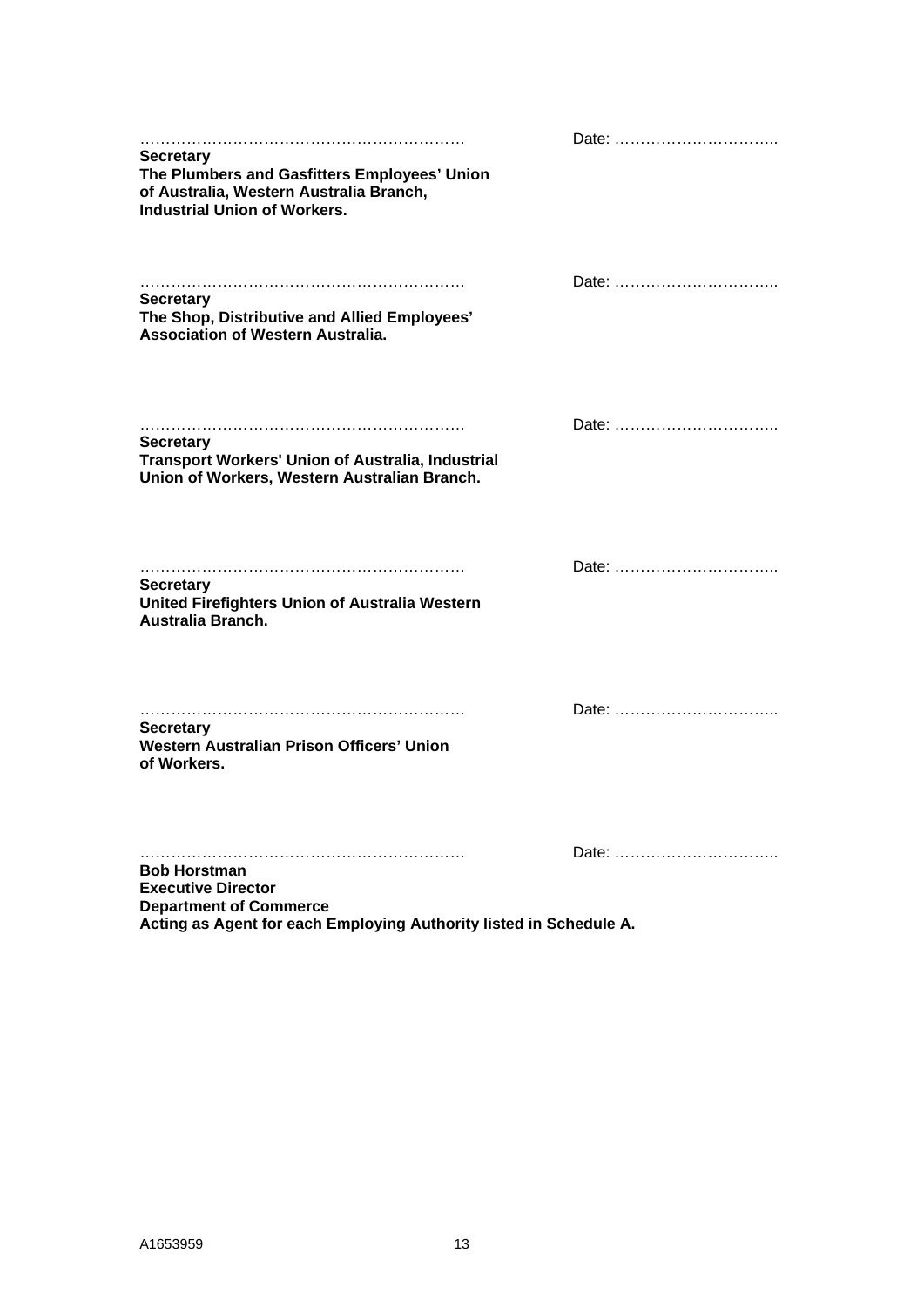#### **SCHEDULE A – RESPONDENCY LIST – AGENCIES**

Agriculture and Food Department of Animal Resource Centre Armadale Redevelopment Authority Attorney General Department of Auditor General Office of the Botanic Gardens and Park Authority Building and Construction Industry Training Fund Burswood Park Board **ChemCentre** C Y O'Connor College of TAFE Central Institute of Technology Challenger Institute of Technology Child Protection Department of Commerce Department of Commissioner for Children and Young People Communities Department of Conservation Commission of Western Australia Construction Industry Long Service Leave Payments Board Corrective Services Department of Corruption and Crime Commission Country High Schools Authority Culture and the Arts Department of Curriculum Council Dental Health Service Department of the Registrar – Western Australian Industrial Relations Commission Disability Services Commission Drug and Alcohol Office Durack Institute of Technology East Perth Redevelopment Authority Economic Regulation Authority Education Department of Education Services Department of Electoral Commission Western Australian Energy Office of Environment and Conservation Department of Environment Protection Authority Equal Opportunity Commission Fire and Emergency Services Authority Fisheries Department of Forest Products Commission Gascoyne Development Commission Goldfields/Esperance Development Commission Government Employees Superannuation Board Great Southern Development Commission Great Southern TAFE Greyhound Racing Authority Hairdressers Registration Board of Western Australia Health Department of Health Promotion Foundation Western Australia Health Review Office of Housing Department of Indigenous Affairs Department of Information Commissioner Office of the Inspector of Custodial Services Office of the Insurance Commission of Western Australia Keep Australia Beautiful WA Kimberley Development Commission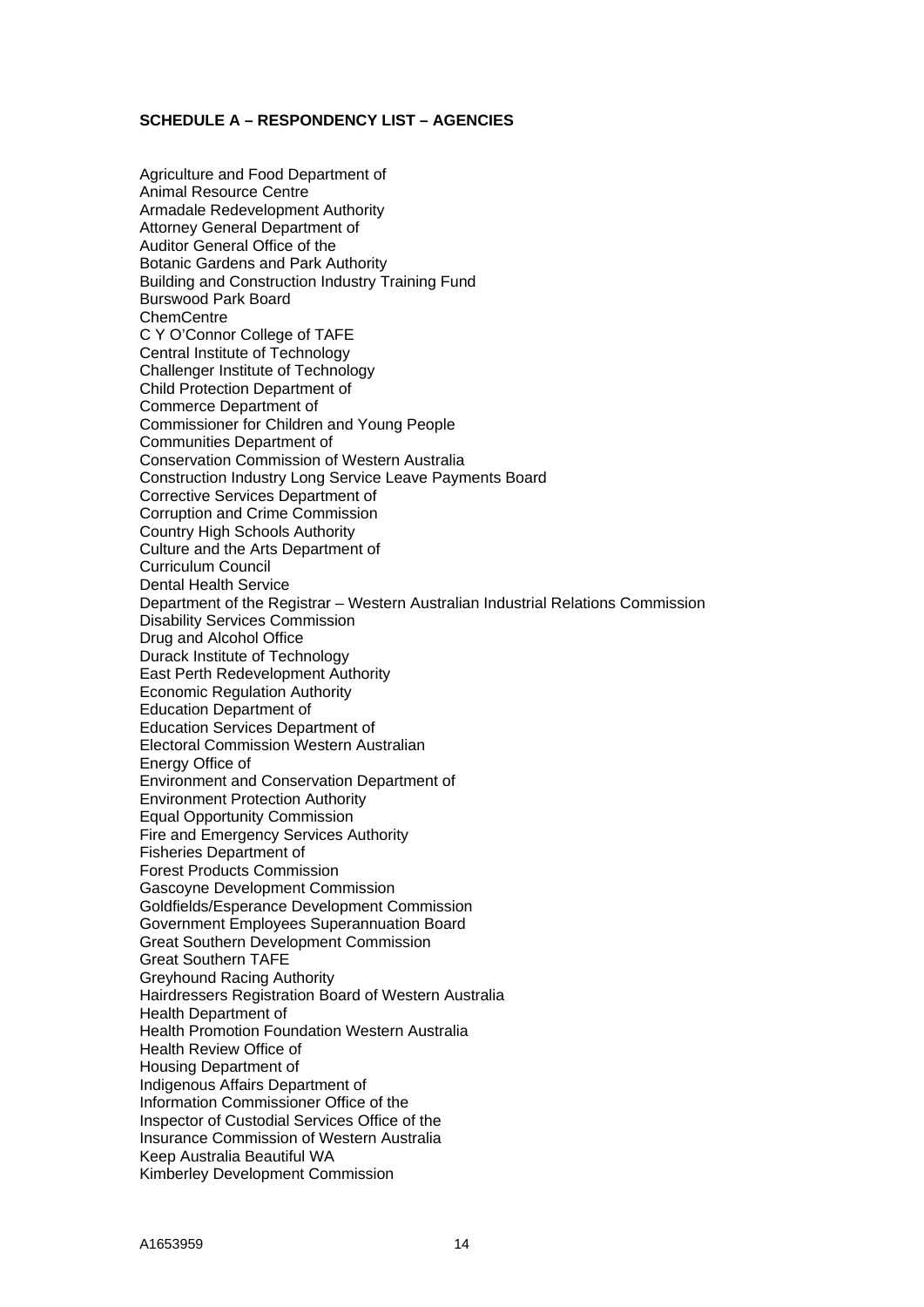Kimberley TAFE Land Information Department of (Landgate) Law Reform Commission Legal Aid Western Australia Legal Practice Board Local Government Department of **Lottervwest** Main Roads Western Australia Meat Industry Authority Metropolitan Cemeteries Board Mid West Development Commission Midland Redevelopment Authority Mines and Petroleum Department of National Trust of Australia (WA) Nurses and Midwives Board of Western Australia Ombudsman Western Australia Peel Development Commission Perth Market Authority Pilbara Development Commission Pilbara TAFE Planning Department of Potato Marketing Corporation of Western Australia Polytechnic West Premier and Cabinet Department of Public Prosecutions Office of Director of Public Sector Commission Public Transport Authority Racing, Gaming and Liquor Department of Regional Development and Lands Department of Rottnest Island Authority Small Business Development Corporation South West Development Commission South West Regional College of TAFE Sport and Recreation Department of State Development Department of Subiaco Redevelopment Authority Swan River Trust Training and Workforce Development, Department of Transport Department of Treasury and Finance Department of The Minister for Health in his incorporated capacity under s.7 of the *Hospitals and Health Services Act 1927* (WA) as: the Hospitals formerly comprised in the Metropolitan Health Service Board, the Peel Health Service Board, the WA Country Health Service. Tourism Western Australia Veterinary Surgeons' Board Water Department of West Coast Institute of Training Western Australian College of Teaching Western Australian Police Service Western Australian Sports Centre Trust (VenuesWest) Wheatbelt Development Commission WorkCover Western Australia Zoological Parks Authority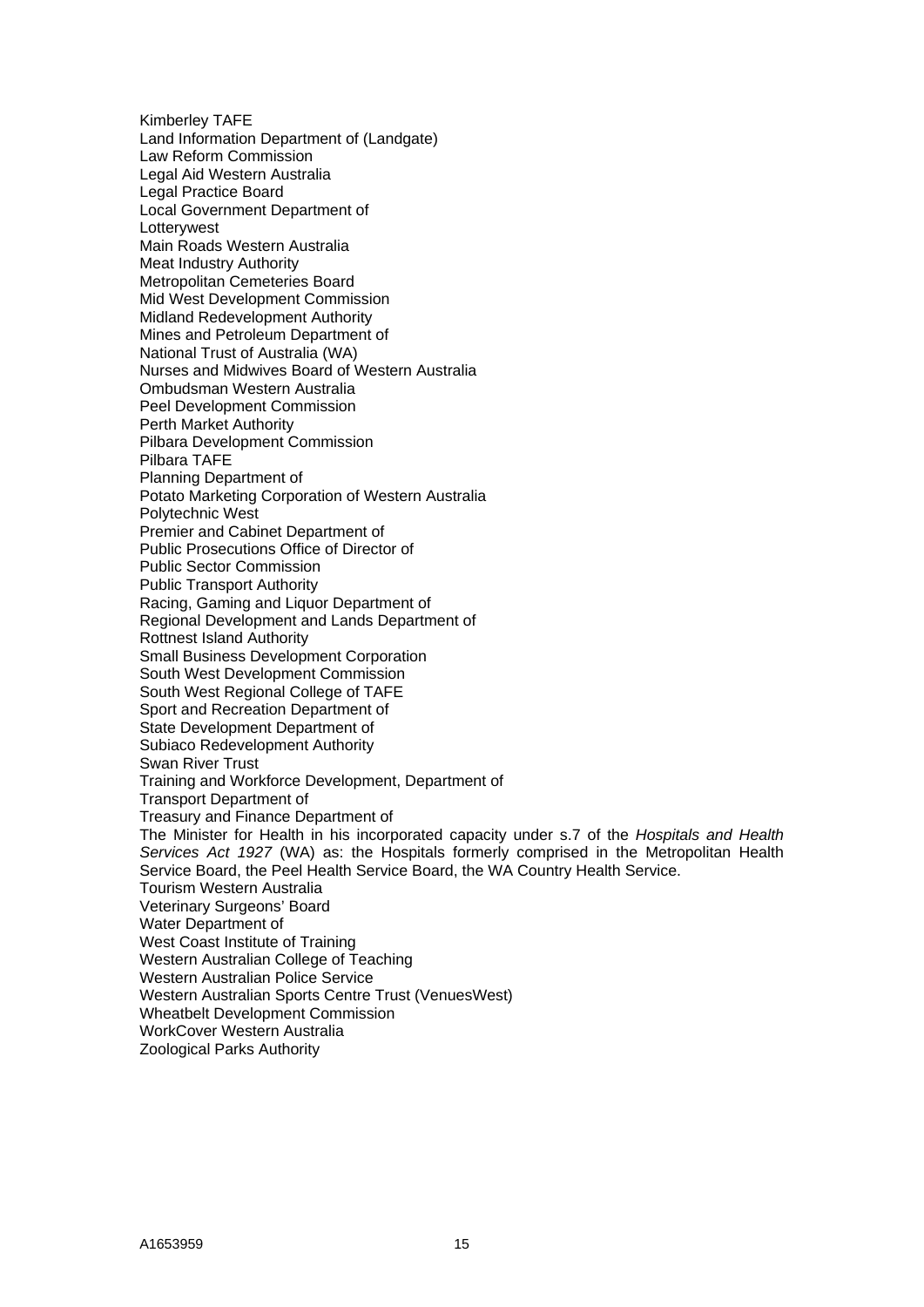# **SCHEDULE B – RESPONDENCY LIST – UNIONS**

Building Trades Association of Unions of Western Australia (Association of Workers).

Communications, Electrical, Electronic, Energy Information, Postal, Plumbing and Allied Workers Union of Australia, Engineering and Electrical Division. WA Branch.

Liquor Hospitality and Miscellaneous Union, Western Australian Branch.

The Australian Rail, Tram and Bus Industry Union of Employees, West Australian Branch.

The Australian Workers' Union, Western Australia Branch, Industrial Union of Workers.

The Automotive, Food, Metals, Engineering, Printing and Kindred Industries Union of Workers – Western Australian Branch.

The Construction, Forestry, Mining and Energy Union of Workers.

The Plumbers and Gasfitters Employees' Union of Australia, Western Australia Branch, Industrial Union of Workers.

The Shop, Distributive and Allied Employees' Association of Western Australia.

Transport Workers' Union of Australia, Industrial Union of Workers, Western Australian Branch.

United Firefighters Union of Australia Western Australia Branch.

Western Australian Prison Officers' Union of Workers.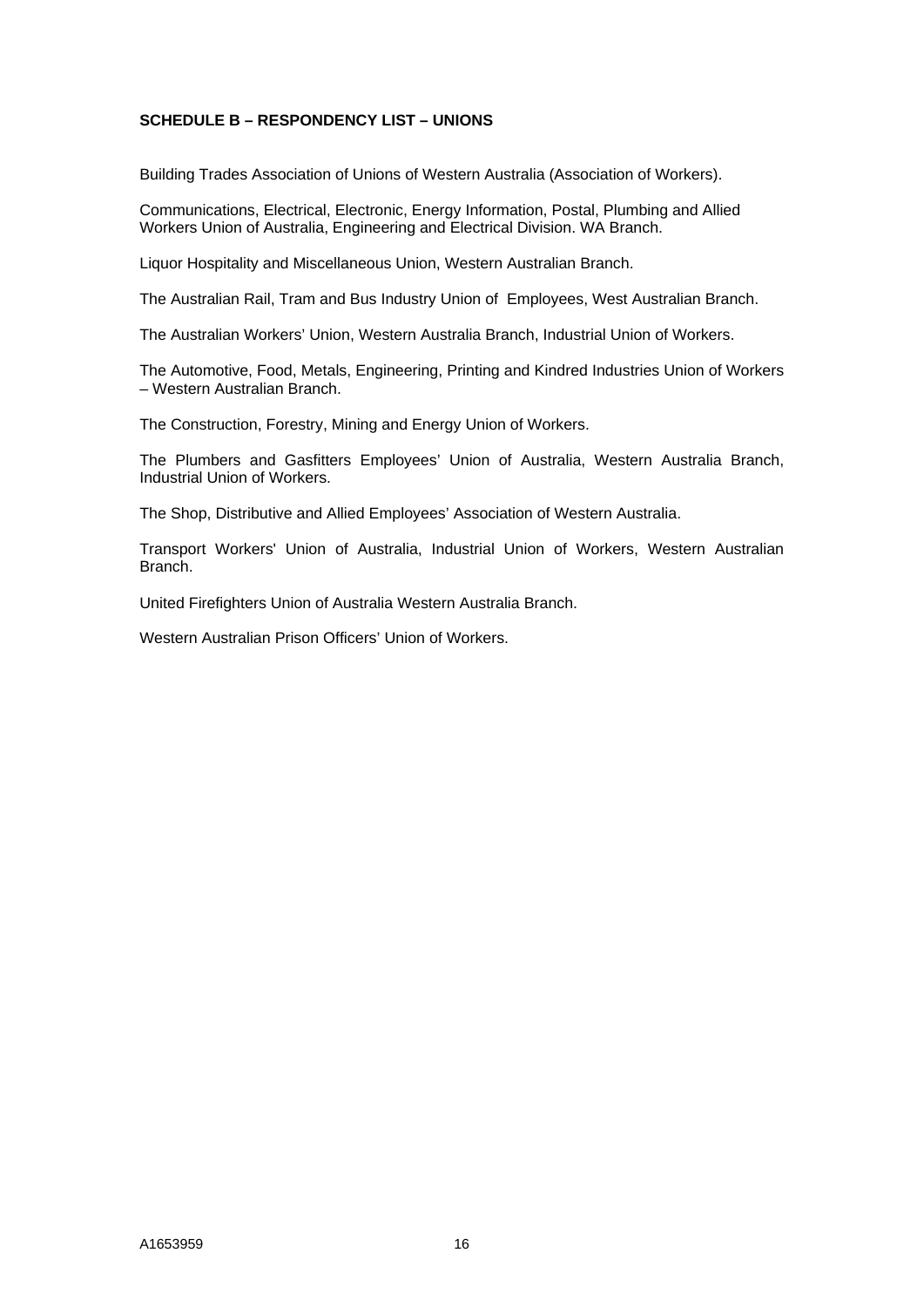| <b>COLUMN</b>           | <b>COLUMN</b><br>$\mathbf{  }$ | <b>COLUMN</b><br>III                | <b>COLUMN</b><br>IV |
|-------------------------|--------------------------------|-------------------------------------|---------------------|
| <b>DISTRICT NO</b>      | <b>STANDARD RATE</b>           | <b>EXCEPTIONS TO STANDARD</b>       | <b>RATE</b>         |
|                         | \$ p.w.                        | <b>RATE</b><br><b>TOWN OR PLACE</b> | \$ p.w.             |
| 6                       | 109.22                         | Nil                                 | Nil                 |
| 5                       | 90.59                          | <b>Fitzroy Crossing</b>             | 154.14              |
|                         |                                | <b>Halls Creek</b>                  | 119.42              |
|                         |                                | Nullagine                           | 122.51              |
|                         |                                | Marble Bar                          | 136.79              |
|                         |                                | Karratha                            | 101.30              |
|                         |                                | Port Hedland                        | 96.36               |
| $\overline{\mathbf{4}}$ | 54.47                          | <b>Warburton Mission</b>            | 89.88               |
|                         |                                | Carnarvon                           | 33.42               |
|                         |                                | Denham                              | 50.54               |
|                         |                                | Eucla                               | 83.46               |
| 3                       | 51.48                          | Meekatharra                         | 42.93               |
|                         |                                | Leonora                             | 59.18               |
| $\overline{2}$          | 47.34                          | Kalgoorlie/Boulder                  | 22.49               |
|                         |                                | Ravensthorpe                        | 48.20               |
|                         |                                | Esperance                           | 27.15               |
| 1                       | Nil                            | Jerramungup                         | 47.34               |

# **SCHEDULE C – DISTRICT ALLOWANCE RATES AS AT 1 JULY 2008**

The allowances prescribed in this Schedule shall operate from the beginning of the first pay period commencing on or after July 1, 2008.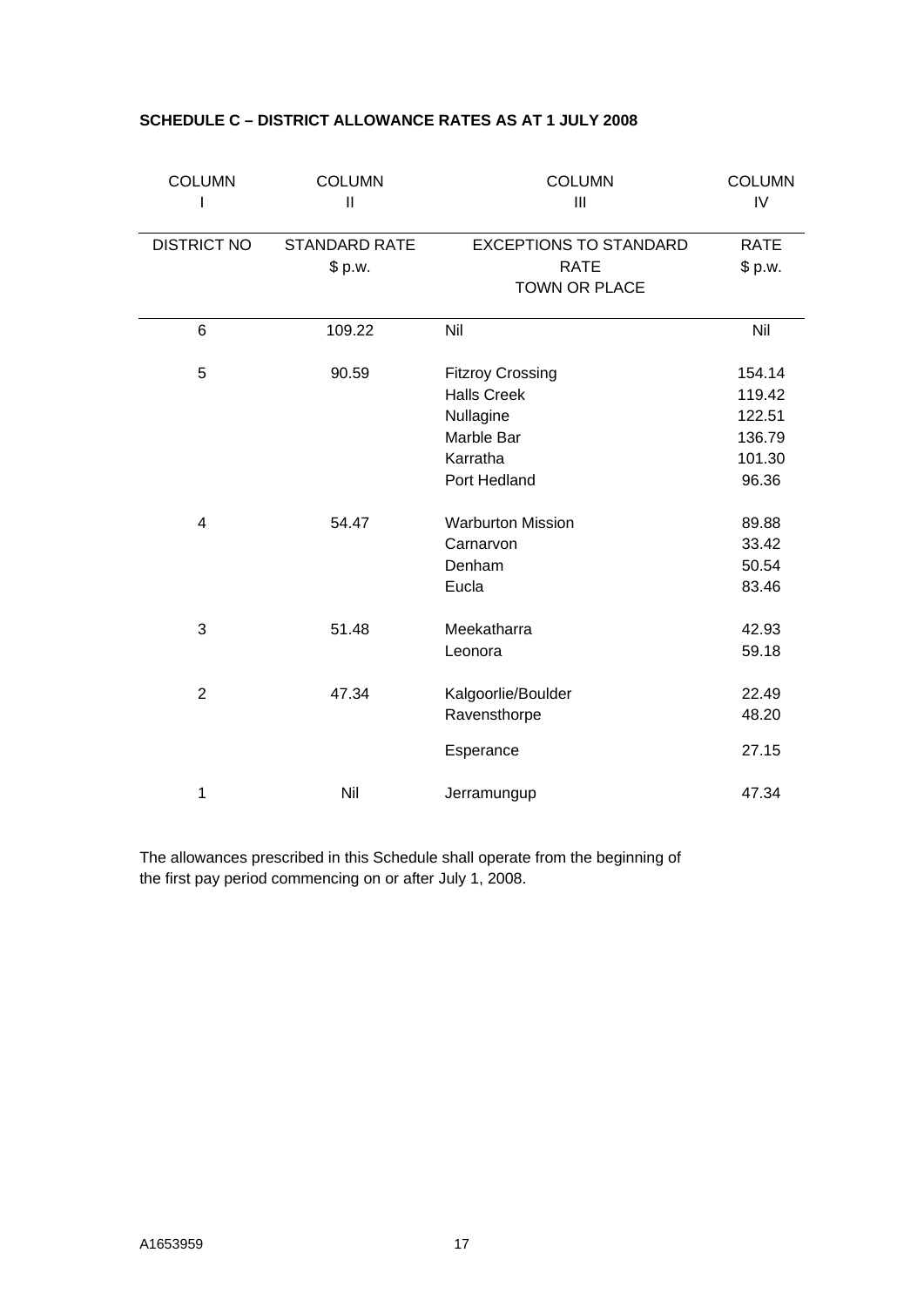| <b>COLUMN</b>      | <b>COLUMN</b><br>$\mathbf{I}$   | <b>COLUMN</b><br>III                         | <b>COLUMN</b><br>IV    |
|--------------------|---------------------------------|----------------------------------------------|------------------------|
| <b>DISTRICT NO</b> | <b>STANDARD RATE</b><br>\$ p.w. | <b>EXCEPTIONS TO STANDARD</b><br><b>RATE</b> | <b>RATE</b><br>\$ p.w. |
|                    |                                 | <b>TOWN OR PLACE</b>                         |                        |
| 6                  | 111.62                          | Nil                                          | Nil                    |
| 5                  | 92.58                           | <b>Fitzroy Crossing</b>                      | 157.53                 |
|                    |                                 | <b>Halls Creek</b>                           | 122.05                 |
|                    |                                 | Nullagine                                    | 125.20                 |
|                    |                                 | Marble Bar                                   | 139.80                 |
|                    |                                 | Karratha                                     | 103.53                 |
|                    |                                 | Port Hedland                                 | 98.48                  |
| $\overline{4}$     | 55.67                           | <b>Warburton Mission</b>                     | 91.86                  |
|                    |                                 | Carnarvon                                    | 34.15                  |
|                    |                                 | Denham                                       | 51.65                  |
|                    |                                 | Eucla                                        | 85.30                  |
| 3                  | 52.61                           | Meekatharra                                  | 43.87                  |
|                    |                                 | Leonora                                      | 60.49                  |
| $\overline{2}$     | 48.38                           | Kalgoorlie/Boulder                           | 22.98                  |
|                    |                                 | Ravensthorpe                                 | 49.26                  |
|                    |                                 | Esperance                                    | 27.74                  |
| 1                  | Nil                             | Jerramungup                                  | 48.38                  |

# **SCHEDULE D – DISTRICT ALLOWANCE RATES AS AT 1 JULY 2009**

The allowances prescribed in this Schedule shall operate from the beginning of the first pay period commencing on or after July 1, 2009.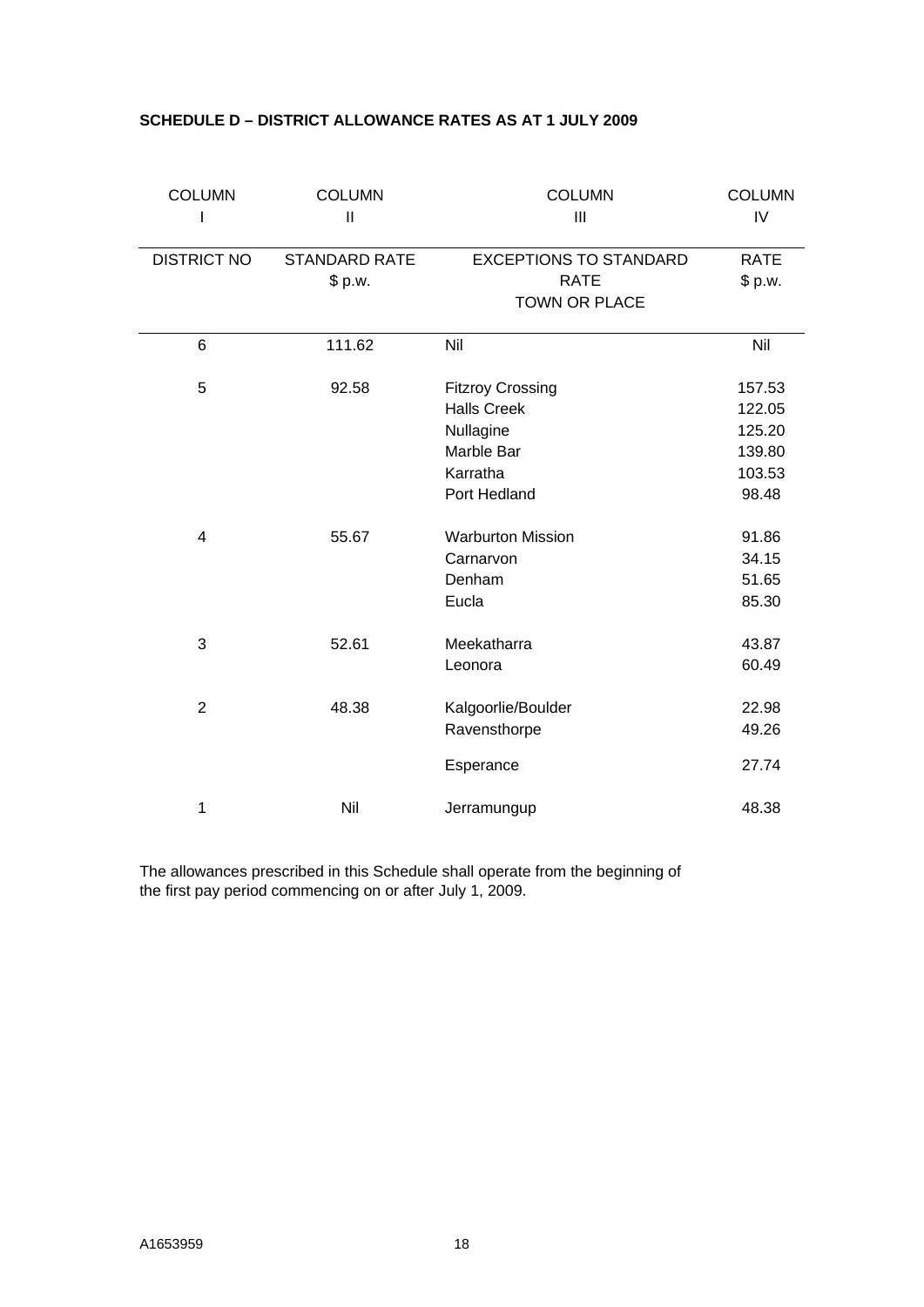| <b>COLUMN</b>           | <b>COLUMN</b><br>$\mathbf{  }$ | <b>COLUMN</b><br>III | <b>COLUMN</b><br>IV                    | <b>COLUMN</b><br>V |
|-------------------------|--------------------------------|----------------------|----------------------------------------|--------------------|
|                         |                                |                      |                                        |                    |
| DA                      | <b>REGIONAL</b>                | <b>STANDARD</b>      | <b>EXCEPTIONS TO</b>                   | <b>RATE</b>        |
| <b>ZONES</b>            | <b>DEVELOPMENT</b>             | <b>RATE</b>          | STANDARD RATE                          | \$ p.w.            |
|                         | <b>ZONES</b>                   | \$ p.w.              | TOWN OR PLACE                          |                    |
|                         |                                |                      |                                        |                    |
|                         | Kimberley                      | 153.72               |                                        |                    |
| 6<br>$\sqrt{5}$         |                                |                      | Kununurra                              | 182.78             |
| $\sqrt{5}$              |                                |                      | Derby<br><b>Broome</b>                 | 133.05<br>150.59   |
| 5                       |                                |                      | <b>Fitzroy Crossing</b>                | 185.89             |
| 5                       |                                |                      | <b>Halls Creek</b>                     | 181.81             |
|                         |                                |                      |                                        |                    |
|                         | Pilbara                        | 173.93               |                                        |                    |
| 5                       |                                |                      | Karratha/Dampier/<br>Roebourne/Wickham | 188.63             |
| 5                       |                                |                      | Port Hedland                           | 148.39             |
|                         | Gascoyne                       | 55.67                |                                        |                    |
| 4                       |                                |                      | Carnarvon                              | 34.15              |
| 5                       |                                |                      | Exmouth                                | 113.80             |
| 3                       | Mid West                       | Nil                  |                                        |                    |
|                         |                                |                      | <b>Former District 3</b>               |                    |
|                         |                                |                      | locations                              | 55.35              |
|                         | Goldfields-Esperance           | 48.38                |                                        |                    |
| $\mathbf 2$             |                                |                      | Kalgoorlie/Boulder                     | 45.72              |
| $\mathbf 2$             |                                |                      | Esperance                              | 33.26              |
| $\overline{\mathbf{4}}$ |                                |                      | Eucla                                  | 85.30              |
| 4                       |                                |                      | <b>Warburton Mission</b>               | 91.86              |
| 3                       |                                |                      | Leonora                                | 60.49              |
|                         |                                |                      | Ravensthorpe                           | 49.26              |
|                         | Wheatbelt                      | Nil                  |                                        |                    |
|                         |                                |                      | <b>Former District 2</b>               |                    |
| $\overline{2}$          |                                |                      | locations                              | 48.38              |
|                         | <b>Great Southern</b>          | Nil                  |                                        |                    |
| $\overline{2}$          |                                |                      | <b>Former District 2</b>               | 48.38              |
|                         |                                |                      | locations                              |                    |
| 1                       |                                |                      | Jerramungup                            | 48.38              |

# **SCHEDULE E –DISTRICT ALLOWANCE RATES AS AT 1 JULY 2010**

The allowances prescribed in this Schedule shall operate from the beginning of the first pay period on or after July 1, 2010.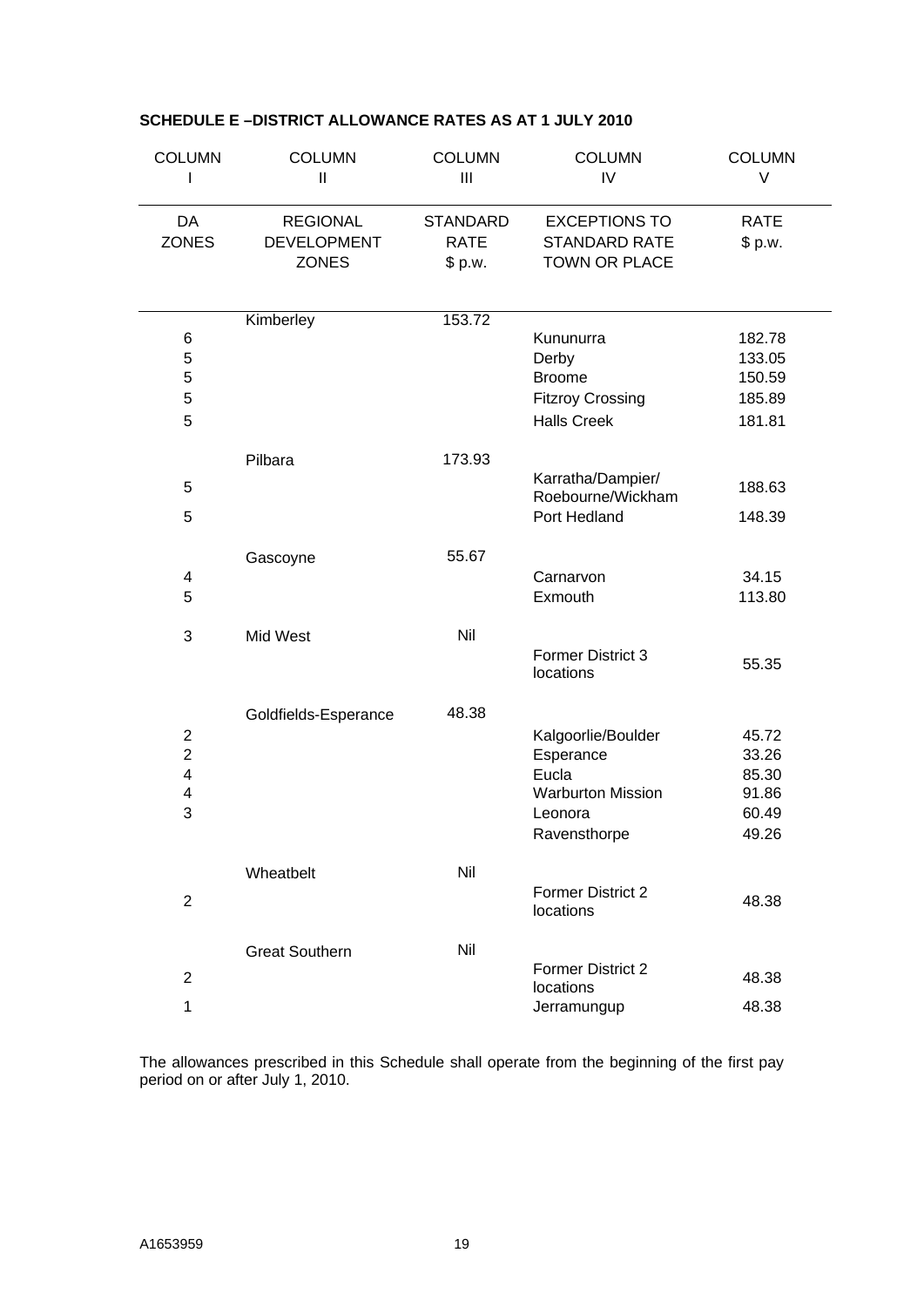# **SCHEDULE F – DISTRICT ALLOWANCE MAP 1 JULY 2008 – 30 JUNE 2010**

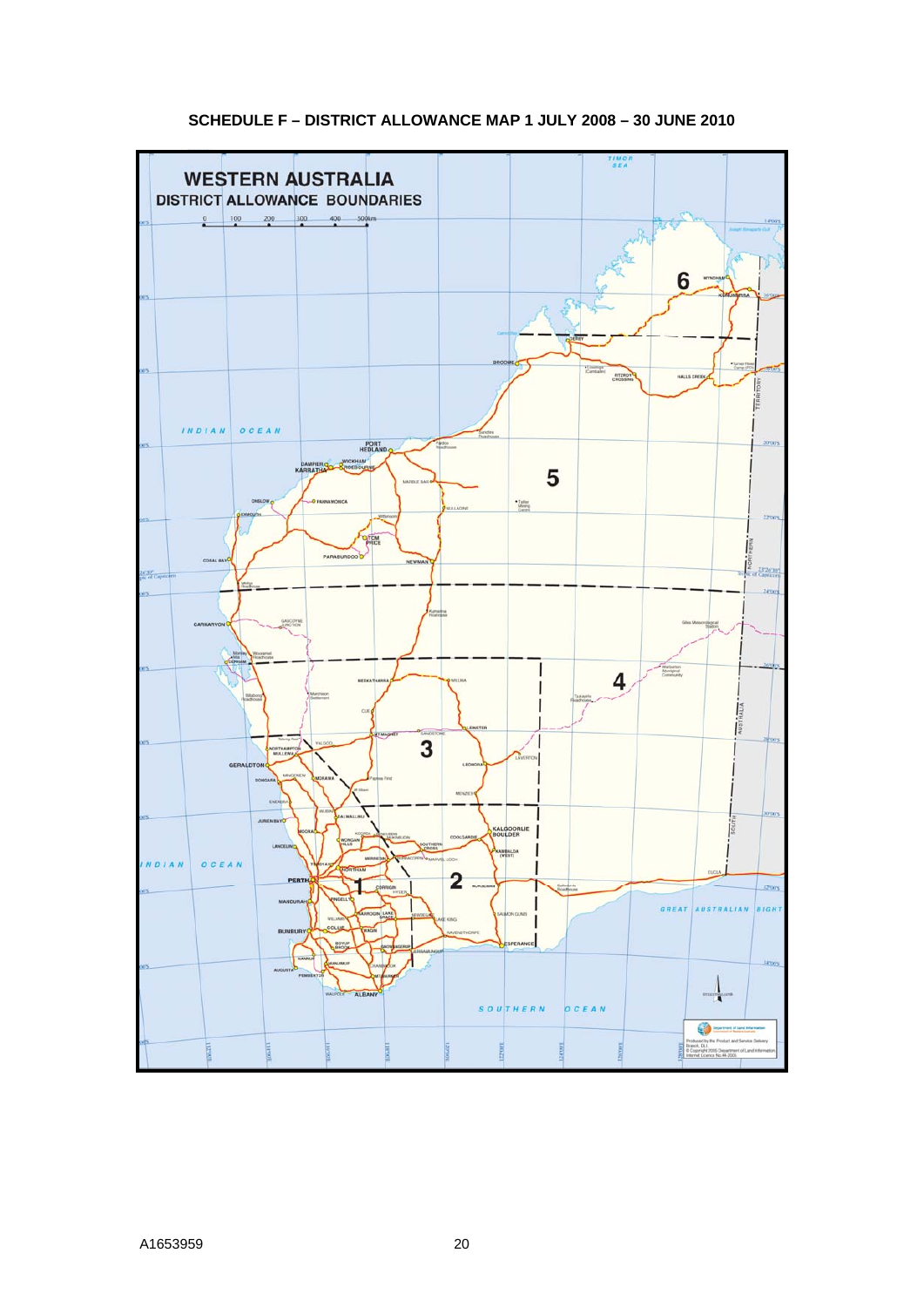# **SCHEDULE G – DISTRICT ALLOWANCE MAP 1 JULY 2010 – 30 JUNE 2011**

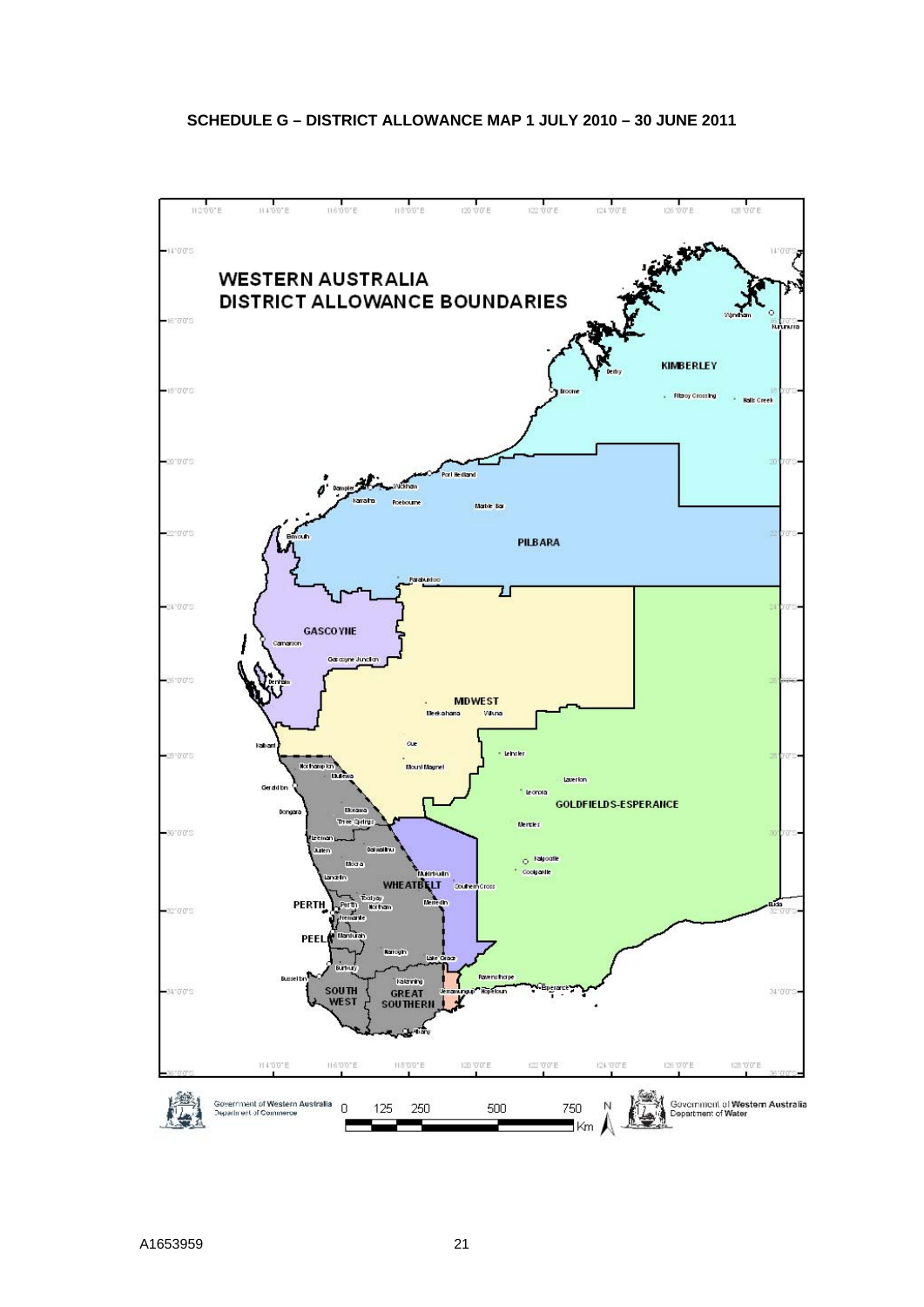# **SCHEDULE H – DISTRICT ALLOWANCE MAP AS AT 1 JULY 2011**

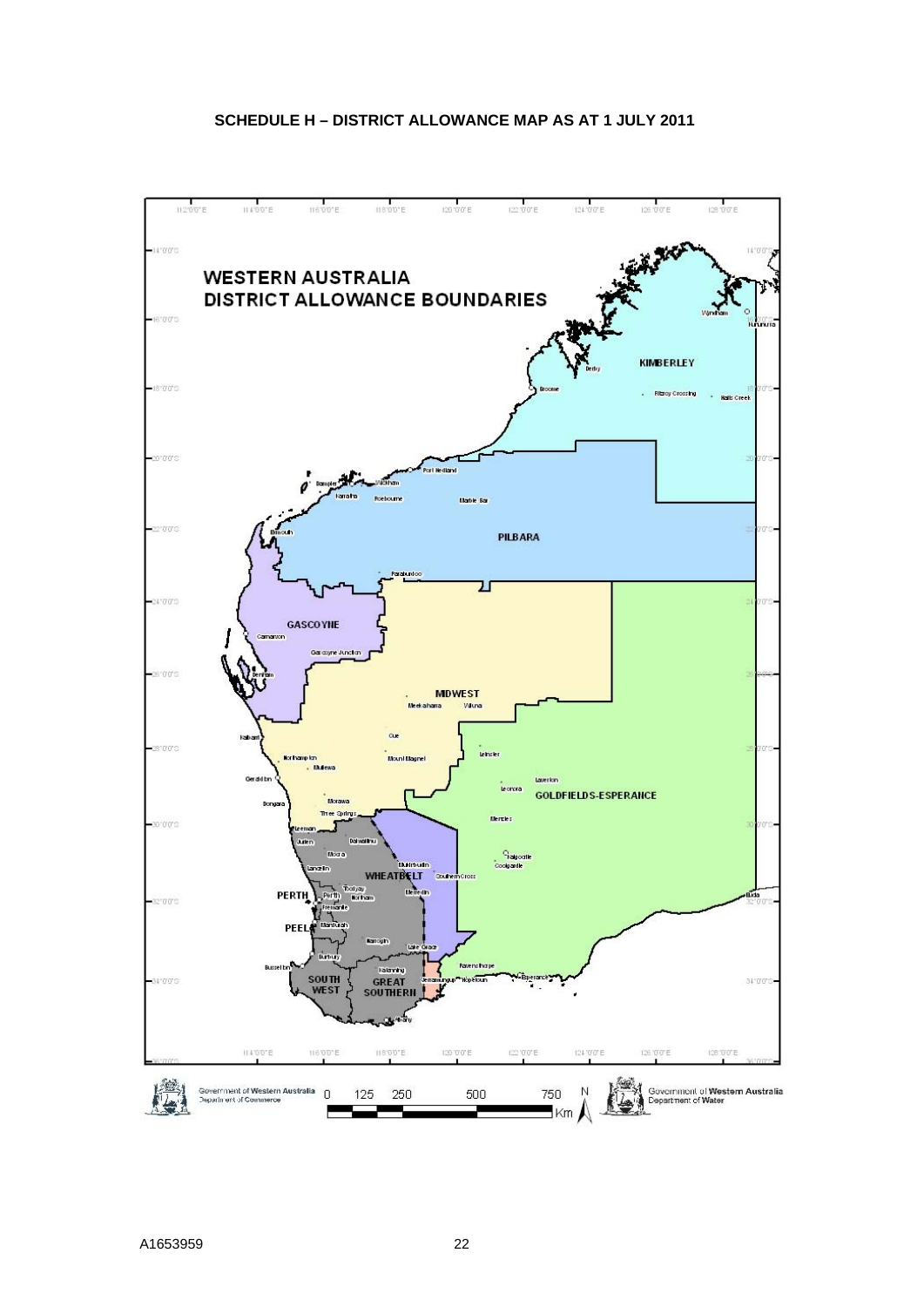#### **SCHEDULE I – COMPARISON FOR COMMODITY GROUPS AND SUB-GROUPS**

Source: Regional Prices Index November 2007

**Group, Sub-Group FOOD**  Dairy Products Cereal Products Meat and Seafood Fresh Fruit and Vegetables Drinks, Snacks and Confectionary Other Foods Meals Out and Takeaway **CLOTHING**  Men and Boys Clothing Women and Girls Clothing **HOUSING**  Home Ownership Private Rents **HOUSEHOLD EQUIPMENT AND OPERATION**  Household Supplies and Services Fuel and Light Consumer Credit Charges Postal and Telephone Services **TRANSPORT**  Private Motoring **CIGARETTES, TOBACCO, ALCOHOLIC DRINKS**  Cigarettes and Tobacco Alcoholic Drinks **HEALTH AND PERSONAL CARE**  Health Services Hairdressing Services Personal Care Products **RECREATION AND EDUCATION**  Books, Newspapers and Magazines Recreation Goods Recreation Services Education Fees **ALL GROUPS**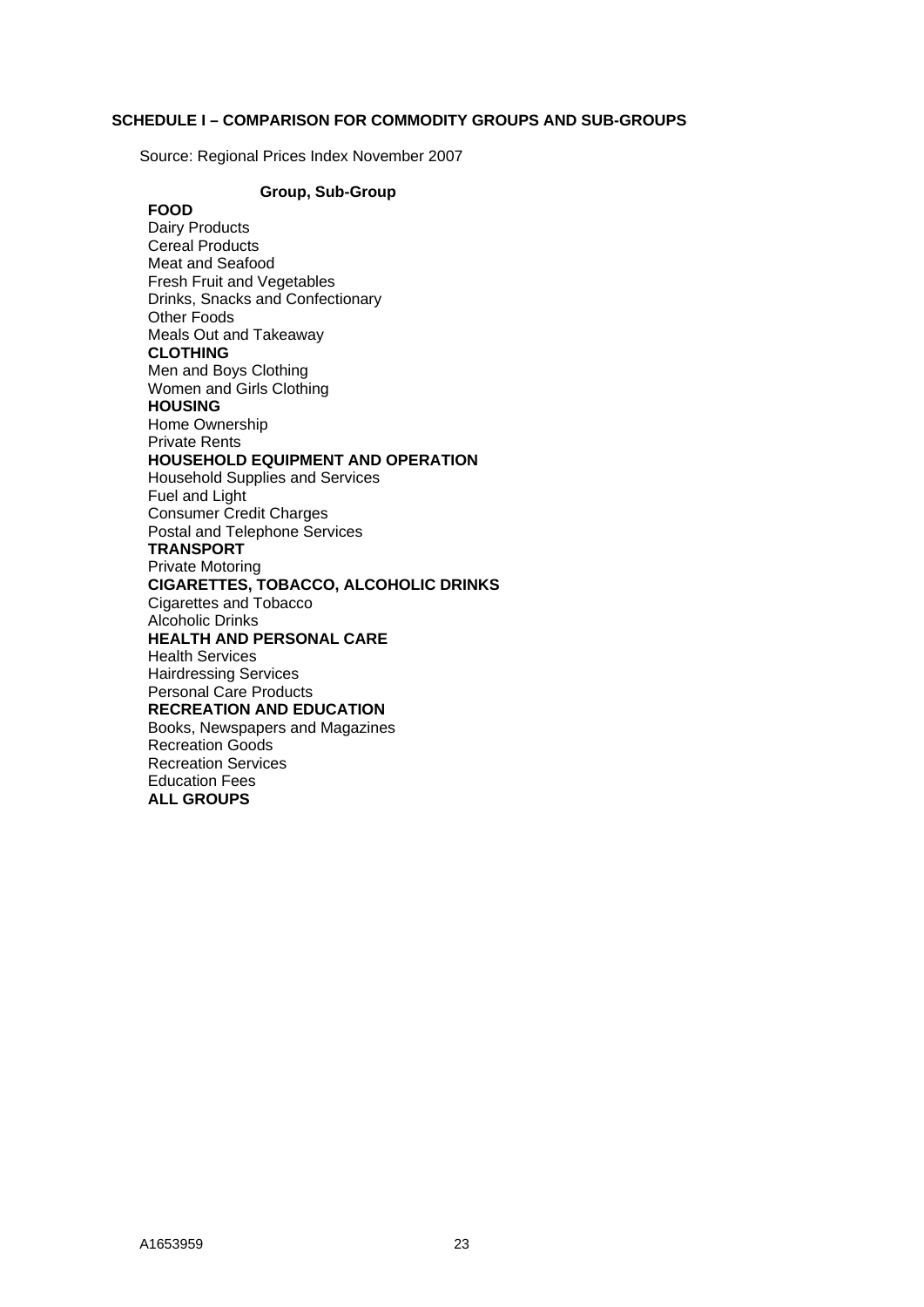# **DISTRICT ALLOWANCE (GOVERNMENT WAGES EMPLOYEES) GENERAL AGREEMENT 2010**

# WESTERN AUSTRALIAN INDUSTRIAL RELATIONS **COMMISSION**

# **PARTIES** THE EXECUTIVE DIRECTOR DEPARTMENT OF COMMERCE AND OTHERS **APPLICANTS -v-**  (NOT APPLICABLE) **RESPONDENT CORAM** COMMISSIONER S M MAYMAN **DATE** MONDAY, 13 SEPTEMBER 2010 **FILE NO/S** AG 18 OF 2010 **CITATION NO.** 2010 WAIRC 00892 **Result** Agreement registered **Representation Applicant** Ms K Berger on behalf of the applicants **Respondent** Mr J Walker on behalf of the Western Australian Prison Officers' Union of Workers Mr B Owen on behalf of the Liquor, Hospitality and Miscellaneous Workers' Union, Western Australian Branch

## *Order*

HAVING heard Ms K Berger on behalf of the applicants and Mr J Walker on behalf of the Western Australian Prison Officers Union of Workers and Mr B Owen on behalf of the Liquor, Hospitality and Miscellaneous Workers' Union, Western Australian Branch and by consent, the Commission, pursuant to the powers conferred on it under s 41A of the *Industrial Relations Act 1979* ("the Act"), hereby orders:

- 1. THAT the *District Allowance (Government Wages Employees) General Agreement 2010* in the terms of the agreement filed on 3 September 2010 be registered under the Act as an industrial agreement.
- 2. THAT the *District Allowance (Government Wages Employees) General Agreement 2010* replace the *District Allowance (Government Wages Employees) General Agreement 2005*.